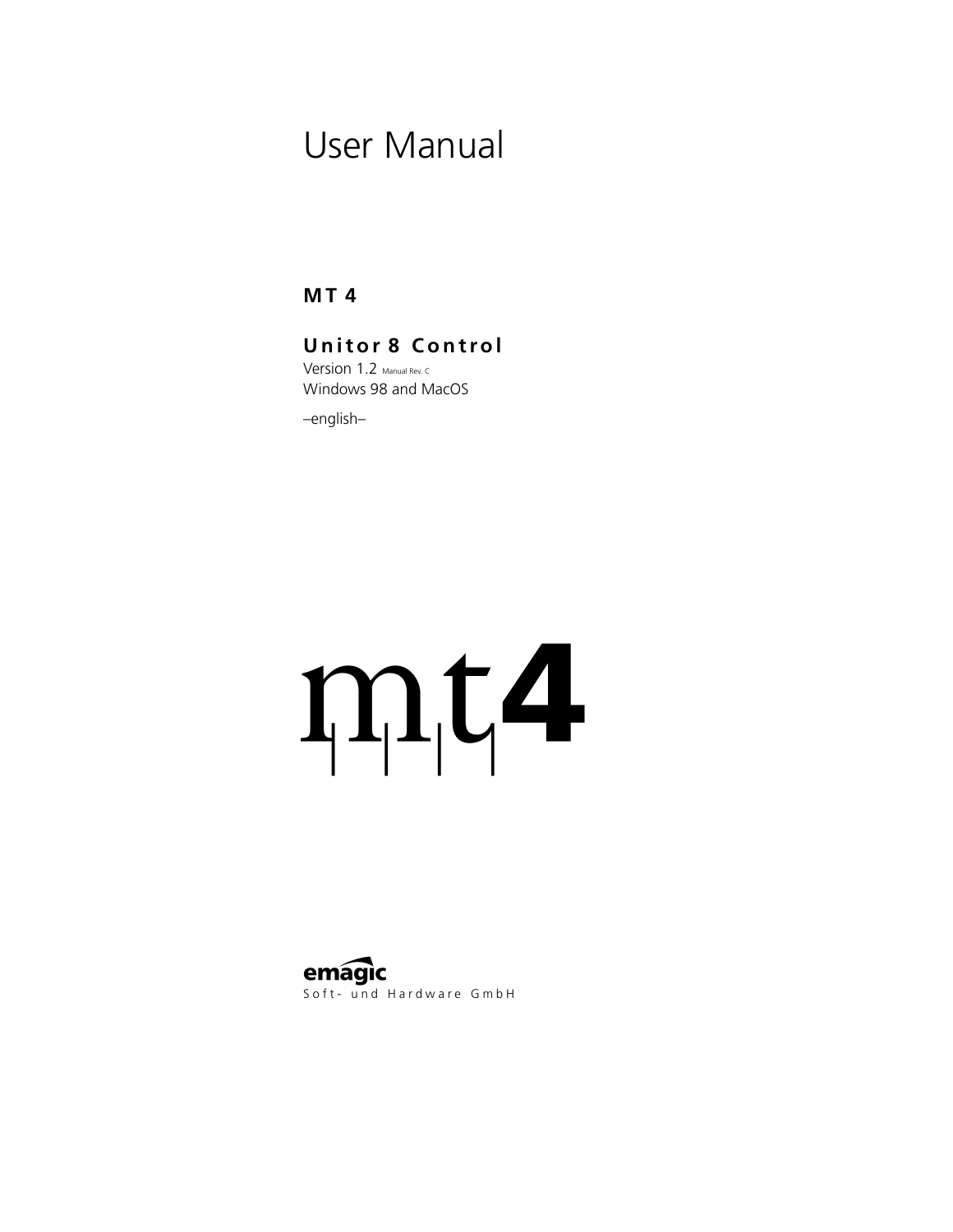All trademarks are property of their individual owners. "Unitor" and "SoundDiver" are registered trademarks of Emagic Soft- und Hardware GmbH.

# **Credits**

The contributors to the Unitor8/AMT8/MT4 product line are:

### **Concept, AMT, Project Manager**

Dr. Gerhard Lengeling

#### **Hardware, Firmware**

EES Technik für Musik

#### **Unitor8 Control, SoundDiver MT4 Module**

Michael Haydn

### **Windows Drivers**

Andreas Tofahrn

### **USB Driver**

Markus Fritze

### **OMS Driver**

Michael Haydn

### **User Manual**

Clemens Haas, Michael Haydn, Ronald Bias, Jeff Bohnhoff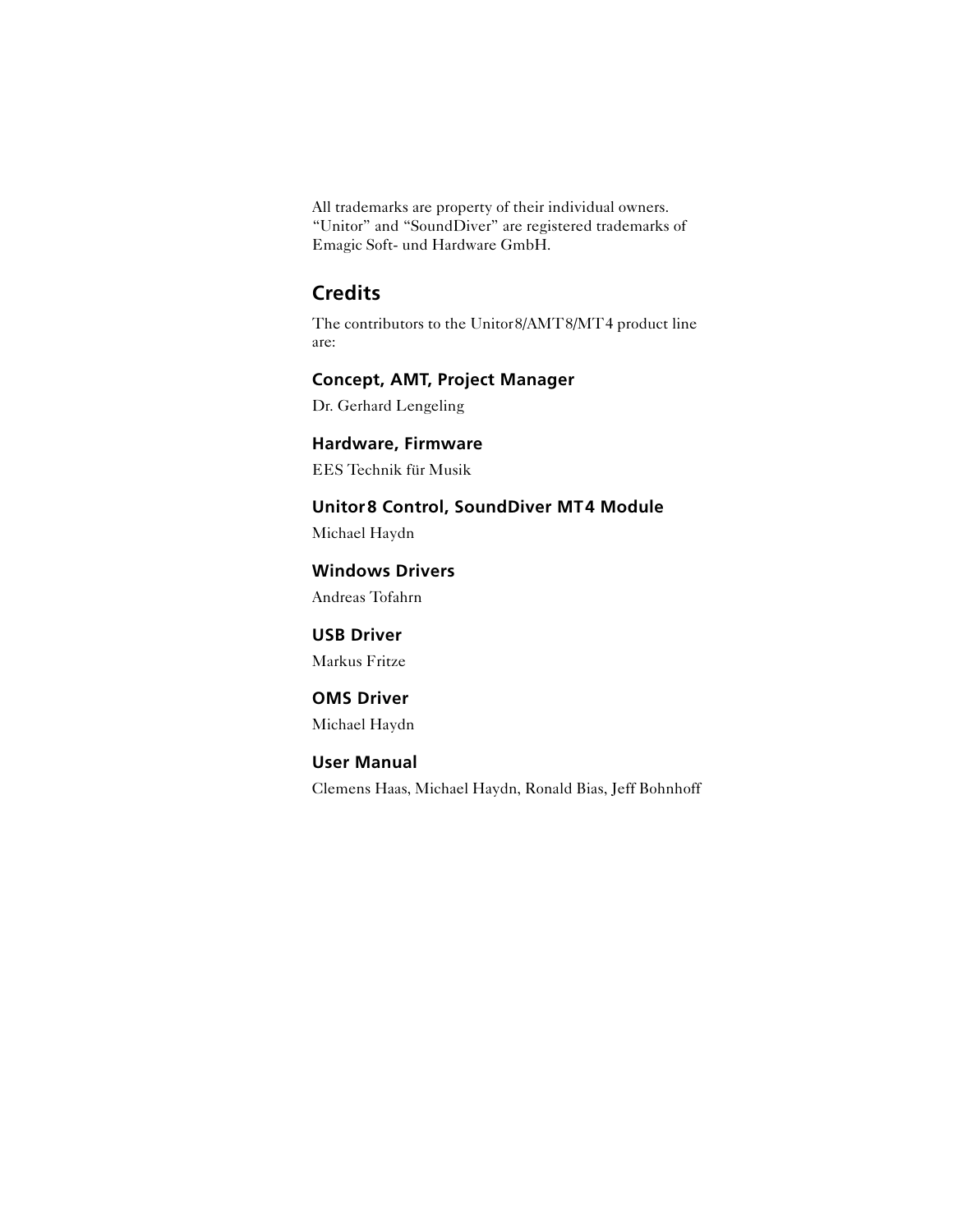# **EG-Konformitätserklärung DECLARATION OF CONFORMITY**



Wir bestätigen, daß das Produkt / We confirm that the product

# **Emagic MT4**

den Schutzanforderungen entspricht, die in der EG - Richtlinie 89/336/EWG zur Angleichung der<br>Rechtsvorschriften der Mitgliedstaaten über die Elektromagnetische Verträglichkeit festgelegt<br>sind. / is in conformity with the patibility.

Diese Erklärung gilt für alle Exemplare, die nach den anliegenden technischen Unterlagen - die Bestandteil dieser Erklärung sind - hergestellt werden. / This declaration is valid for all products<br>which are produced in accordance with the technical documentation which is a part of this declaration.

Zur Beurteilung des Erzeugnisses hinsichtlich der Elektromagnetischen Verträglichkeit wurden die folgenden harmonisierten Vorschriften angewendet: / For verification of conformity with regard to Electromagnetic Compatibility the following harmonized standards are applied:

| $\bullet$ EN 50081 - 1 / 03.93  | Fachgrundnorm Störaussendung (Wohnbereich)<br>Generic emission standard, residential environment |
|---------------------------------|--------------------------------------------------------------------------------------------------|
| $\cdot$ FN E0000 $\cdot$ /00.00 | Foobasundoose Othsfootiglich Ullabebosaigh)                                                      |

♦ EN 50082 - 1 / 03.93 Fachgrundnorm Störfestigkeit (Wohnbereich) Generic immunity standard, residential environment

Diese Erklärung wird verantwortlich für den Hersteller: This declaration is given under the sole responsibility of:

**EES Technik für Musik**

Dipl. Ing. Thomas Wieschiolek Kolberger Straße 2 D - 23879 Mölln

abgegeben durch: / from:

Herrn Thomas Wieschiolek Technical Manager

D -23879 Mölln 10. 5. 2000 . . Dipl. Ing. Thomas Wieschiolek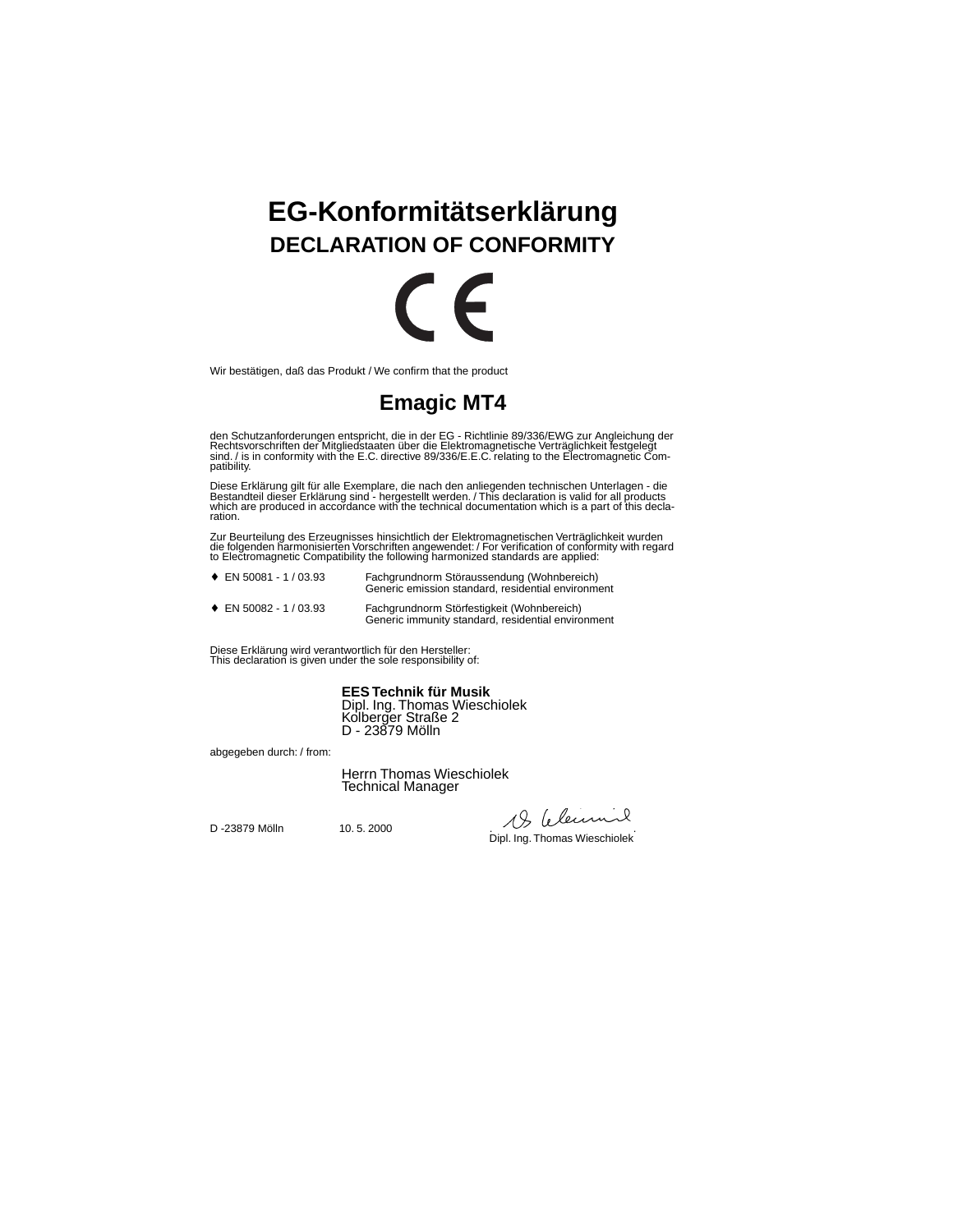(For the USA:)

#### **FCC Statement**

This equipment has been tested and found to comply with the limits for a Class B digital device, persuant to Part 15 of the FCC Rules.

These limits are designed to provide reasonable protection against harmful interference in a residental installation.

This equipment generates, uses and can radiate radio frequency energy and if not installed and used in accordance with the instructions, may cause harmful interference to radio communications. However, there is no guarantee that interference will not occur in a particular installation. If this equipment does cause harmful interference to radio or television reception, which can be determined by turning the equipment off and on, the user is encouraged to try to correct the interference by one or more of the following measures:

- Reorient or relocate the receiving antenna.
- Increase the separation between the equipment and receiver.
- Connect the equipment into an outlet on a circuit different from that to which the receiver is connected.
- Consult the dealer or an experienced radio/TV technician for help.

#### **Important**

This equipment was tested for FFC compliance under conditions that include the use of shielded cables and connectors between it and the peripherals. It is important that you use shielded cables and connectors to reduce the possibility of causing Radio and Television interference.

Unauthorized changes or modifications of the unit or its connection cable in any way can void the users authority to operate this equipment.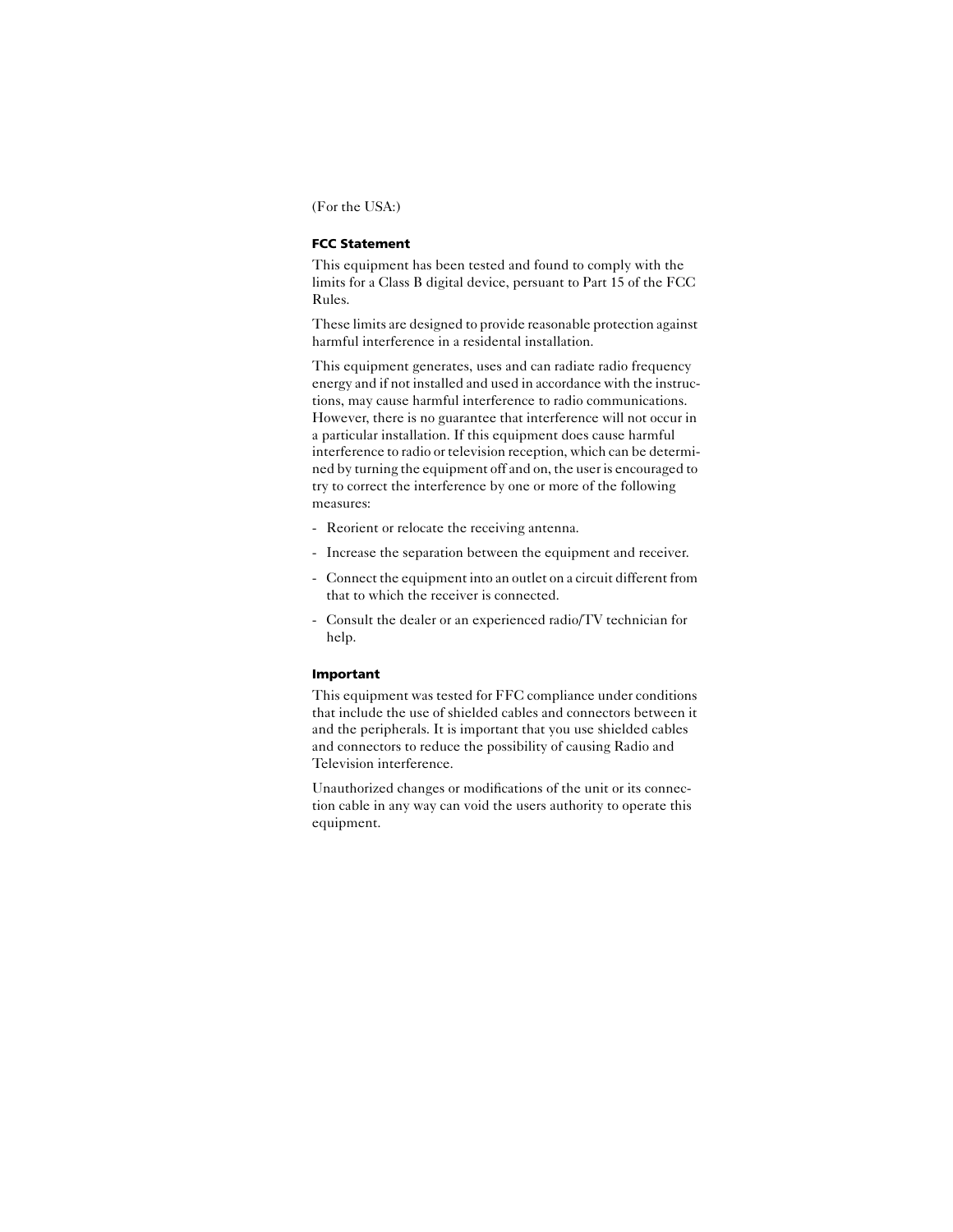# $m<sub>i</sub>$

| Chapter 1  | <b>Setup</b>                        |
|------------|-------------------------------------|
| 1.1<br>1.2 |                                     |
| 1.3        |                                     |
| 1.4        |                                     |
| Chapter 2  | <b>Operation-MT4</b>                |
| 2.1        |                                     |
| 2.2<br>2.3 |                                     |
| 2.4        |                                     |
| Chapter 3  | <b>Unitor8 Control</b>              |
| 3.1<br>3.2 | OMS-compatible Software on MacOS 28 |
| 3.3        |                                     |
|            | Hear Manual                         |

#### **User Manual**

Version 1.2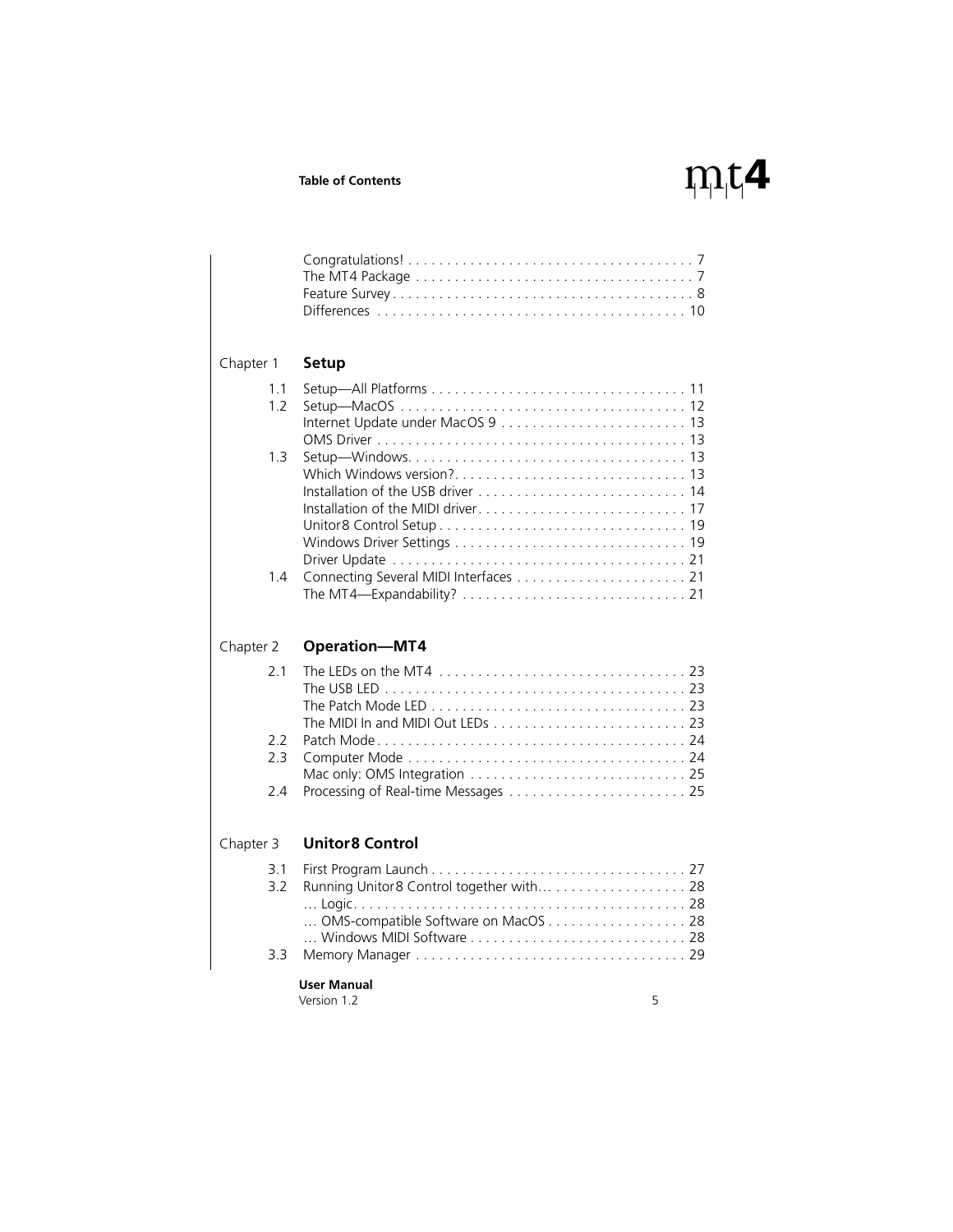| 34 |  |
|----|--|
|    |  |
|    |  |
|    |  |
|    |  |

#### **[Appendix](#page-34-0)**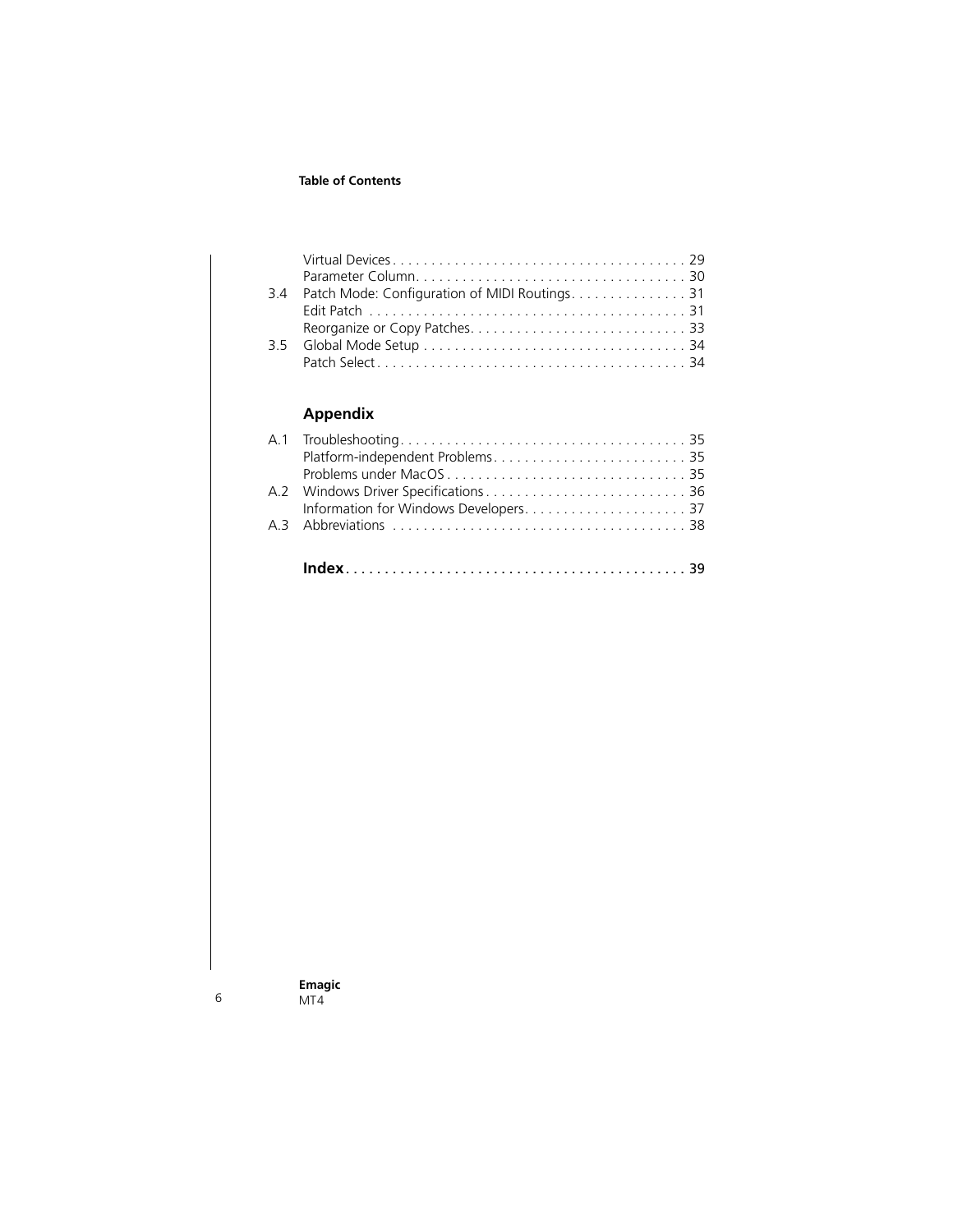# <span id="page-6-6"></span><span id="page-6-2"></span><span id="page-6-0"></span>**Congratulations!**

<span id="page-6-5"></span>The MT4 is a reliable piece of equipment. It is compatible with the MacOS and Windows 98 operating systems. Operating the MT4 is far from being complicated. Simply plug in the cable—switch on—that's it!

# <span id="page-6-1"></span>**The MT4 Package**

<span id="page-6-3"></span>Please make sure your package is complete. It should contain the following components:

- This manual (so far so good...)
- a CD-ROM containing
	- "Unitor8 Control" software which is used to configure your MT4 for stand-alone Patch operation,
	- installation programs to install Unitor8 Control, the USB driver for MacOS, and the MME drivers for Windows.
- a USB cable.
- a registration card,
- and, of course, your new MT4 unit.

<span id="page-6-4"></span>If one of the above-mentioned components is not included in this package, please don't hesitate to contact your retailer at once. The missing component will be delivered to you as soon as possible.

However, we are confident that everything is in order and that we can now tackle the next step: setup of your MT4.

Please send your completed registration card to your country's distributor, because it is only after you have registered that you will have access to:

- Free updates of the Unitor8 Control software,
- support via your country's Emagic distributor. You can look up the contact information in Unitor8 Control in the Apple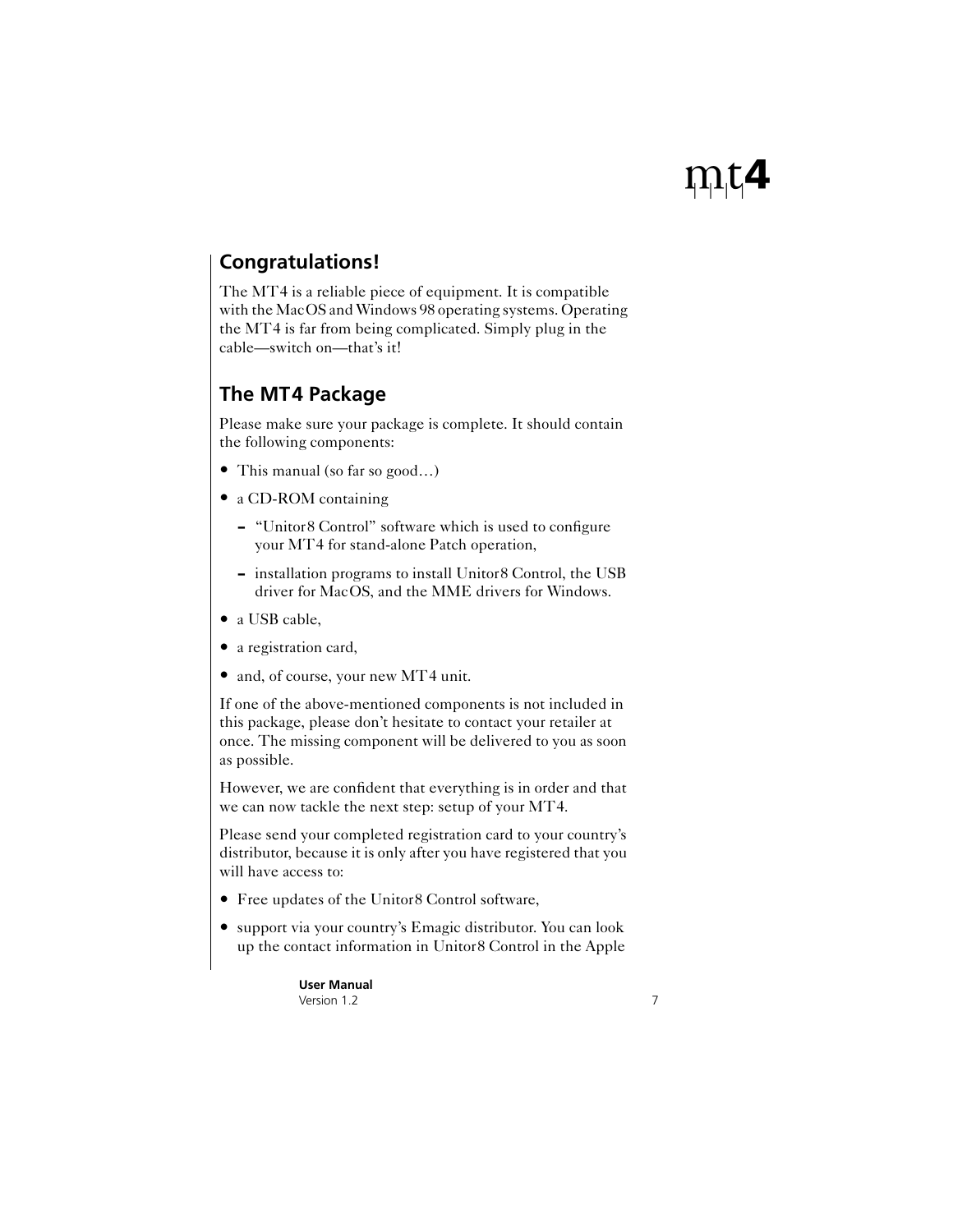<span id="page-7-3"></span>(MacOS) or Help (Windows) menu, menu item "Emagic distributors", or at our web site http://www.emagic.de

# <span id="page-7-0"></span>**Feature Survey**

<span id="page-7-2"></span>Here is a complete summary of your new MT4's features...

#### **Easy-to-use 2** × **4 MIDI Interface**

Using an MT4, two MIDI Inputs and four MIDI Outputs are available to your computer.

### **USB Compatibility**

The MT4 can be connected to the computer via a USB interface. Therefore, the installation is very easy.

### <span id="page-7-5"></span><span id="page-7-4"></span><span id="page-7-1"></span>**Hot Swapping**

One of USB's advantages is its ability to "hot swap" connected devices. This means that USB devices may be powered on or off, or their USB cable may be connected or disconnected, while the computer and the programs accessing the device are running. The system and the programs adjust themselves to the new situation.

Hot swapping is supported by MT4 and its USB driver, as well as Logic Audio and SoundDiver.

### **Compatibility with OMS, FreeMidi and MME**

MacOS: The MT4 is compatible with nearly every existing MacOS software package, including OMS and FreeMidi.

The included OMS driver provides access to all features of the MT4, including stacking of up to eight units, when used with OMS.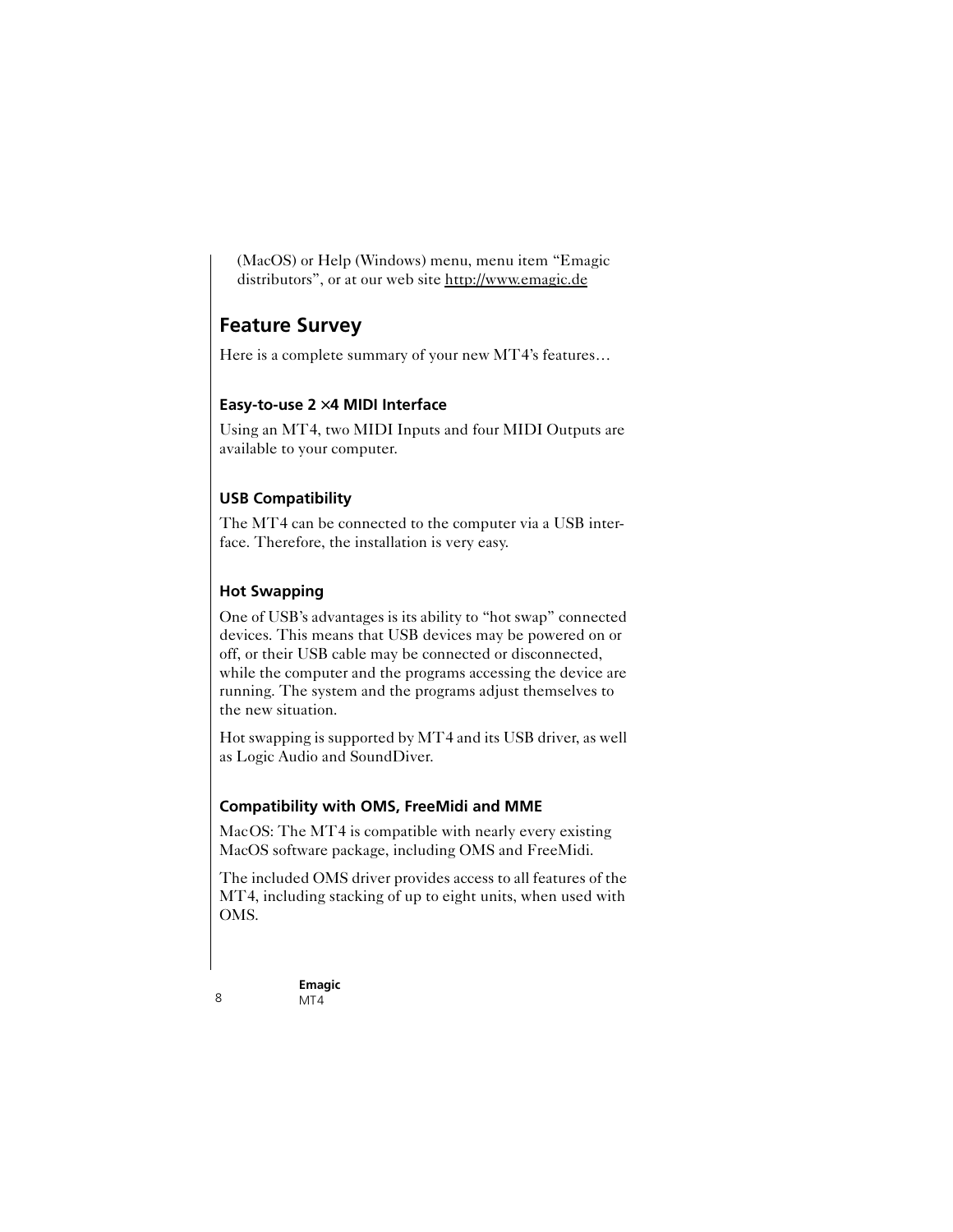<span id="page-8-1"></span>

<span id="page-8-6"></span><span id="page-8-5"></span><span id="page-8-4"></span><span id="page-8-3"></span><span id="page-8-2"></span>PC: Using a PC running Windows98, the Multimedia Extension (MME) driver enables the MT4 to operate with nearly all MME compatible software.

<span id="page-8-0"></span> $\Box$  Please note that USB devices are neither tested nor supported by Emagic when operated under Windows 95 and the existing USB patch.

#### **Patch Mode Operation**

With "Patch Mode" it is possible to use the multiple routing modes of the MT4, even when your computer is not running the usual software. The MT4 will keep 32 different routing settings ("Patches") in its memory. These Patches can be activated via MIDI Program Change commands, for example by using a master keyboard. Programming of the Patches has to be done with your computer beforehand. The Patches are backed up by EEPROM, so you have access to them at any time you supply power to the unit.

There is only one condition for using the Patch Mode: the MT4 must be connected to an external power supply. One solution would be a computer with a USB port (without the MT4 using the communication functions of USB). Another solution would be an active USB Hub.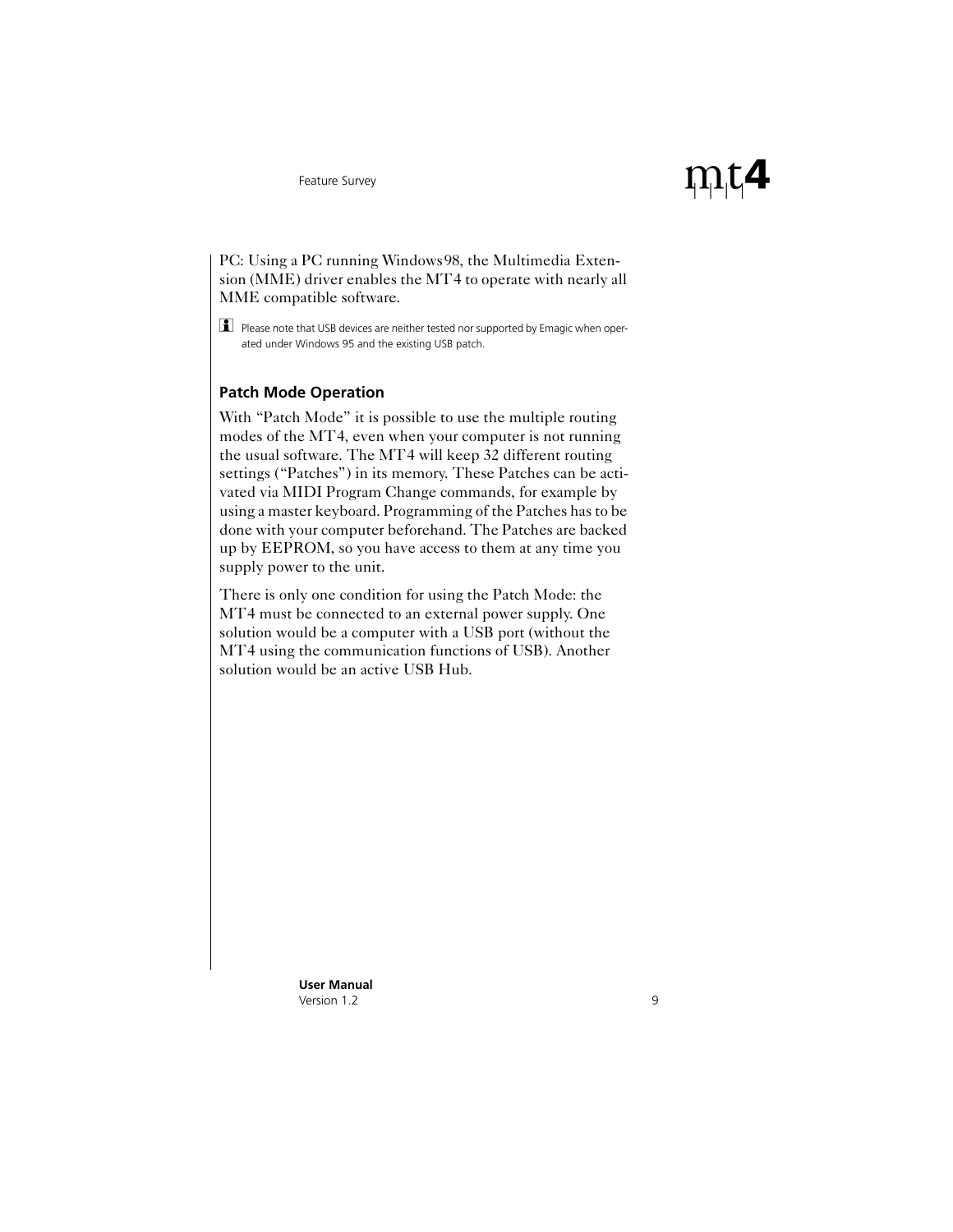# <span id="page-9-0"></span>**Differences**

<span id="page-9-2"></span><span id="page-9-1"></span>The MT4 is a stripped-down version of the Unitor8/AMT8 products. The following list shows the differences in detail, also comparing them to the old Unitor8 model.

| <b>Feature</b>                  |     | Unitor8 Unitor8 Mk II AMT8 MT4 |     |     |
|---------------------------------|-----|--------------------------------|-----|-----|
| <b>MIDI Inputs/MIDI Outputs</b> | 8/8 | 8/8                            | 8/8 | 2/4 |
| 32 Patches                      |     |                                |     |     |
| Computer Mode                   |     |                                |     |     |
| up to 8 units stackable         |     |                                |     |     |
| Patch Mode                      |     |                                |     |     |
| LTC synchronization             |     |                                |     |     |
| VITC synchronization            |     |                                |     |     |
| Click input                     |     |                                |     |     |
| Updatable firmware              |     |                                |     |     |
| Mac Thru jack/switch            |     |                                |     |     |
| <b>USB</b>                      |     |                                |     |     |
| <b>RS422</b>                    |     |                                |     |     |
| <b>RS232</b>                    |     |                                |     |     |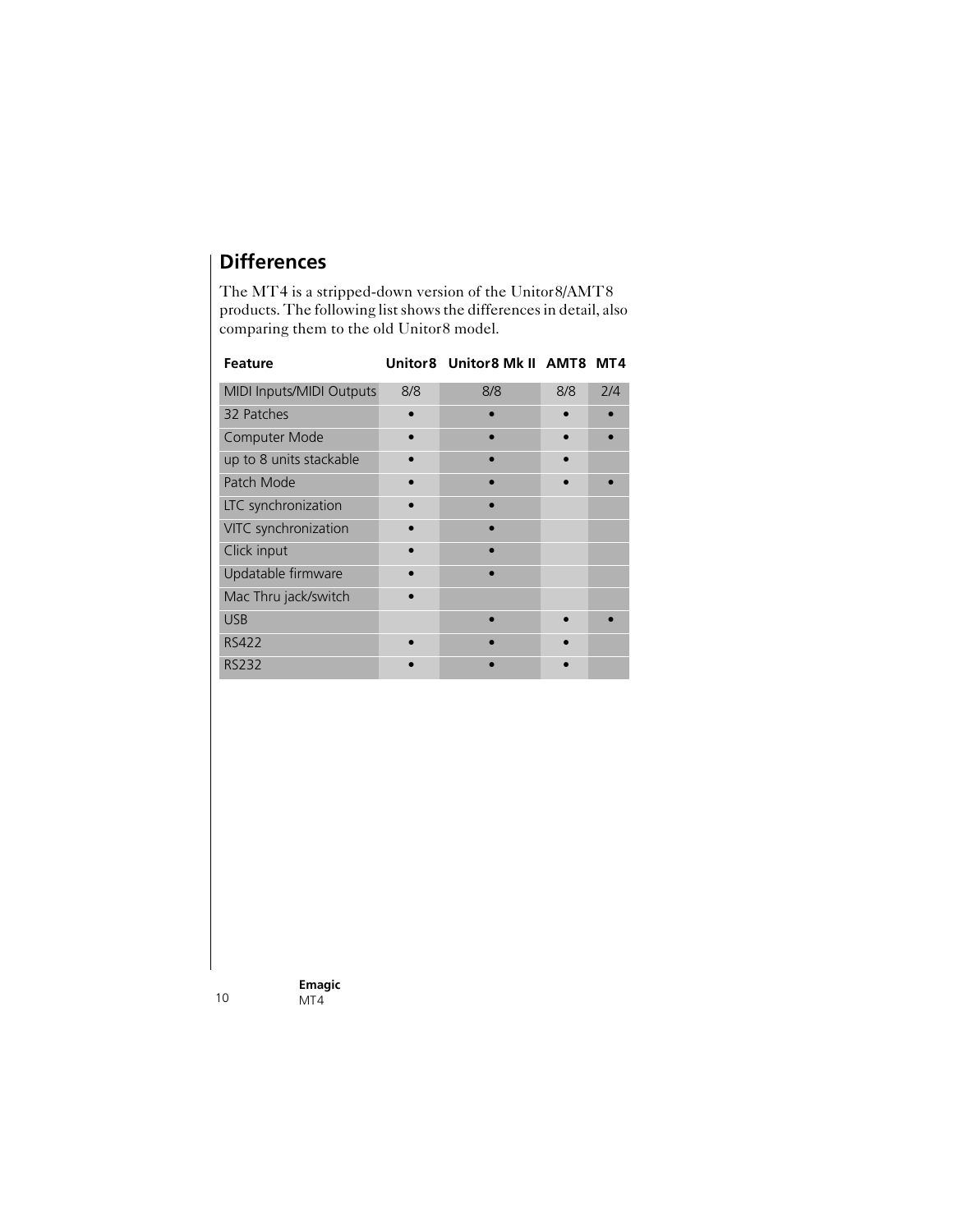# <span id="page-10-0"></span>**Setup** Chapter 1

Setting up the MT4 involves two basic steps: connecting the hardware components, and then installing the control software.

# <span id="page-10-3"></span><span id="page-10-2"></span><span id="page-10-1"></span>**1.1 Setup—All Platforms**

Connect the MIDI Outs of your MIDI devices to the MIDI Ins of the MT4, and vice versa.

- With those MIDI devices which send MIDI data but do not receive it (such as master keyboards, drum pads or fader boxes), you need only connect the MIDI out of the device to a MIDI in of the MT4.
- Likewise, it is not generally necessary that MIDI devices such as sound modules or samplers send MIDI data to the sequencer—you just need to connect the MIDI Ins of the these MIDI devices to a MIDI Out of the MT4.
- $\Box$  If you want to manage and edit the sounds of your instruments with a an editor/ librarian program like SoundDiver, then cabling your sound modules in both directions is necessary for full functionality. (It is a good idea to label all of your MIDI cables to avoid confusion when troubleshooting problems later on.)

For information about the setup of Windows, please turn to the [section "Setup—Windows" on page 13](#page-12-2).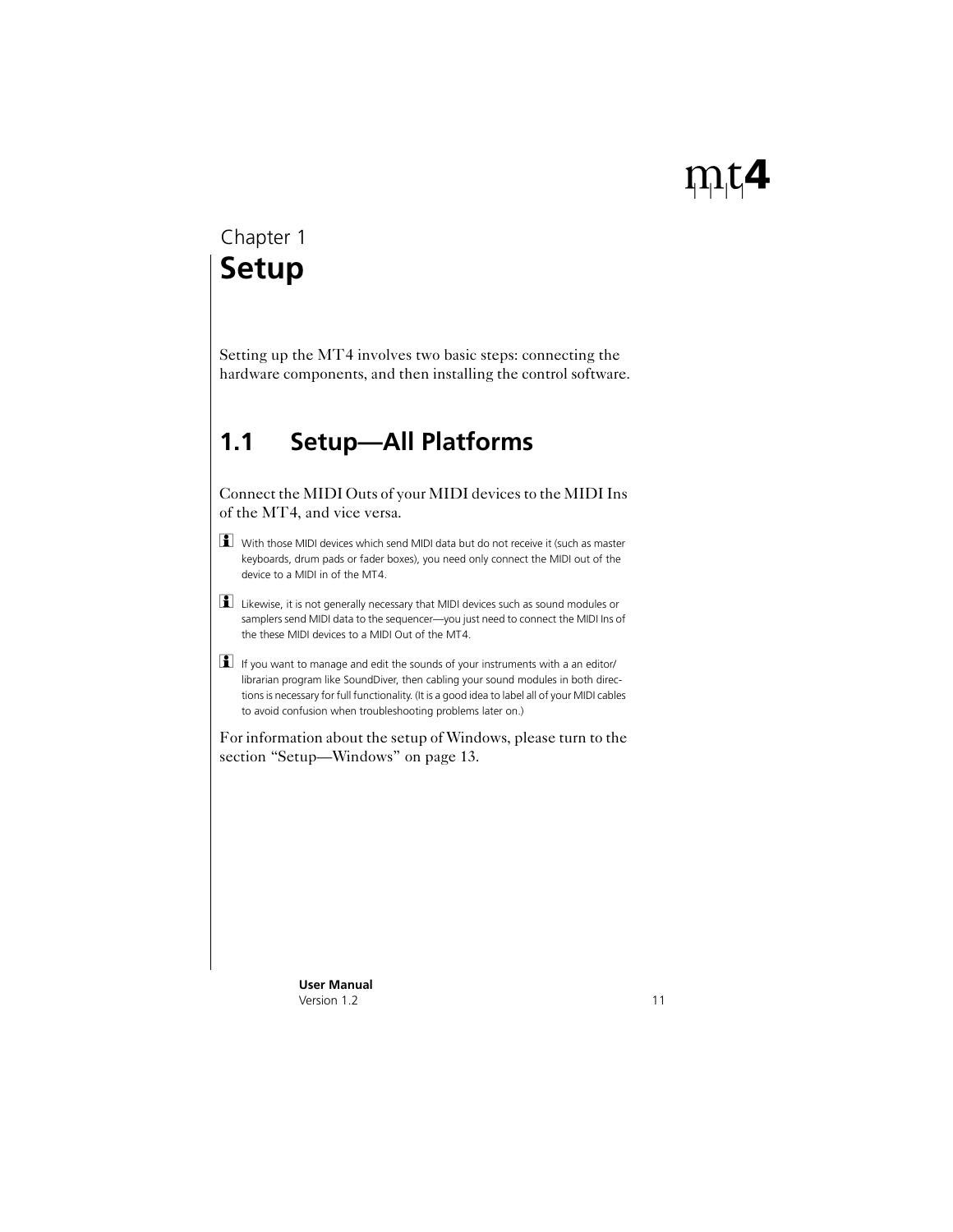# <span id="page-11-2"></span><span id="page-11-1"></span><span id="page-11-0"></span>**1.2 Setup—MacOS**

<span id="page-11-4"></span><span id="page-11-3"></span>You can connect your MT4 only to MacOS computers with a built-in USB port (e.g. iMac, G3/G4, etc.), or equipped with a USB PCI card supported by Apple (e.g. the KeySpan USB Card).

 $\boxed{\blacksquare}$  You should always use the latest MacOS version, but at least OS 8.6 offers significantly improved USB support. This should especially improve MIDI timing.

 $\Box$  Please make sure that the system folder contains all important USB extensions. This is the case after a standard installation of MacOS 8.6 or higher, or, from another perspective, if you are already successfully using USB devices on the computer you will be using.

• Insert the provided CD-ROM and start the setup (in case it) does not start automatically). It will install the Unitor8 Control software, the USB driver and the OMS driver. A restart is not required.

• Connect the MT4 to the USB connector of your MacOS computer, using the provided USB cable.

If you get the message "The software needed to use the USB device "MT4" cannot be found. Please refer to the device documentation to install the necessary software.", you must install the driver from the CD, then power the MT4 off and on by temporarily disconnecting it from the USB port on the computer.

Setup is now complete. You may now switch on your MIDI devices and start Unitor8 Control, or your preferred sequencer software.

 $\Box$  Only Emagic Logic Audio 4.0.1 or higher and SoundDiver 2.1 or higher can access the MT4 connected to USB without the OMS driver. For any third-party software, you must use OMS, even if the software is MTP compatible.

 $\Box$  For SoundDiver to be able to recognize the MT4 you need SoundDiver version 2.1 or higher.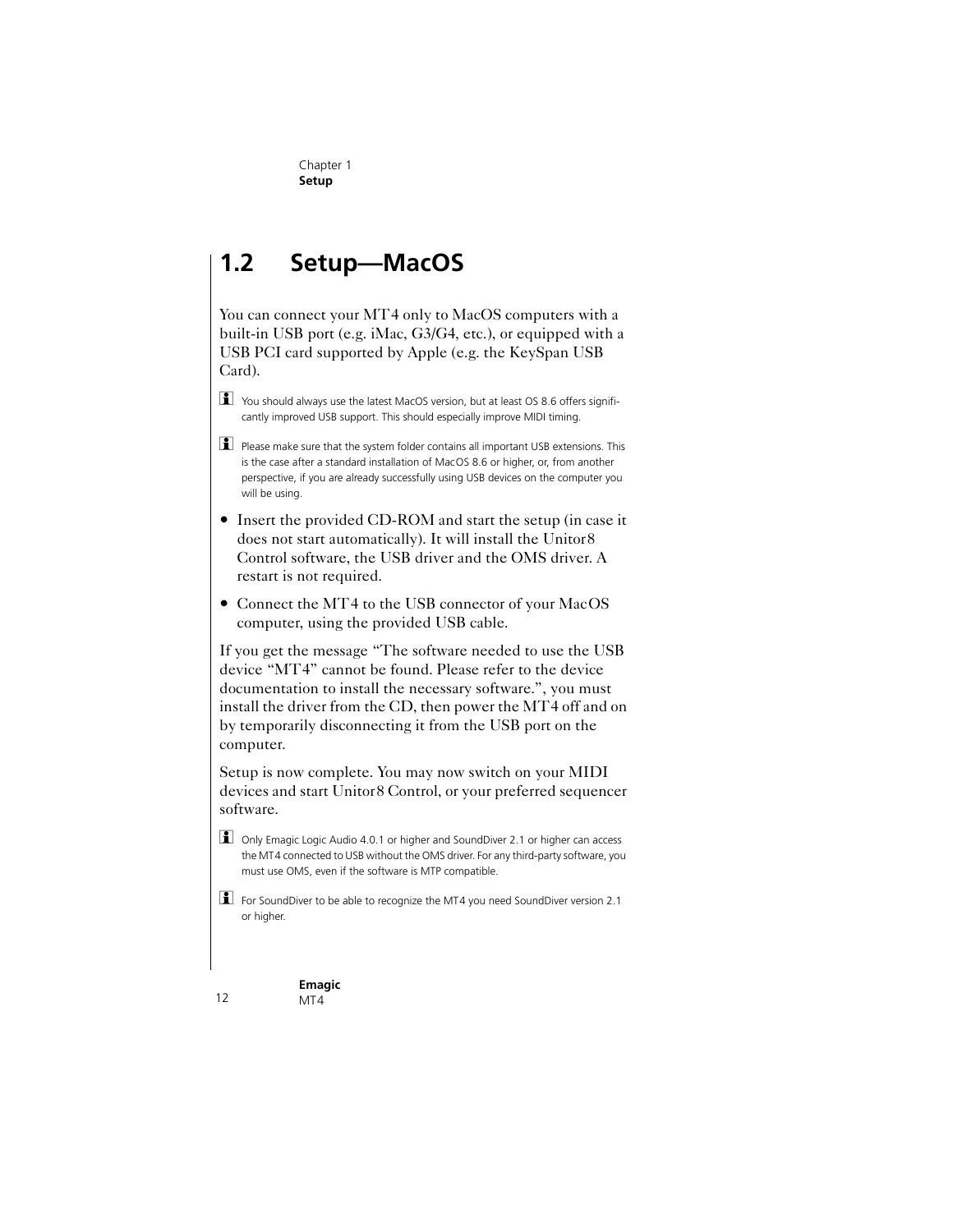# <span id="page-12-7"></span><span id="page-12-6"></span><span id="page-12-4"></span><span id="page-12-0"></span>**Internet Update under MacOS 9**

If you are using MacOS 9.0 or newer and have access to the internet, you do not have to install the USB driver from the CD. When connecting the MT4, you will be asked whether the corresponding driver should be searched for on the internet. If you confirm this dialog, the driver will be installed automatically via the internet.

# <span id="page-12-1"></span>**OMS Driver**

<span id="page-12-5"></span>If you intend to run the MT4 with OMS (Open Music System), it is necessary to install the OMS software. For OMS use, there is a dedicated driver for the MT4. If you want to use an MT4 unit with OMS, version 1.1 or higher of the MT4 OMS driver is required. If OMS has already been installed, this driver will automatically be installed during the installation of the Unitor8 Control software.

In other cases, the OMS driver for the Unitor family (file name: ›Unitor Family OMS Driver‹) must be copied into the folder "OMS Folder" in the System folder. Then you can start "OMS Setup", and scan for interfaces.

If you are a Logic user and therefore do not need OMS, you should de-install it in order to optimize the timing of MIDI communication.

Please see the [section "Operation—MT4" on page 23.](#page-22-0)

# <span id="page-12-2"></span>**1.3 Setup—Windows**

# <span id="page-12-3"></span>**Which Windows version?**

USB is a relative new standard, not supported by Windows95 and earlier Windows versions. For Windows95, there is a USB patch. However, we recommend an upgrade to Windows98, as

> **User Manual** Version 1.2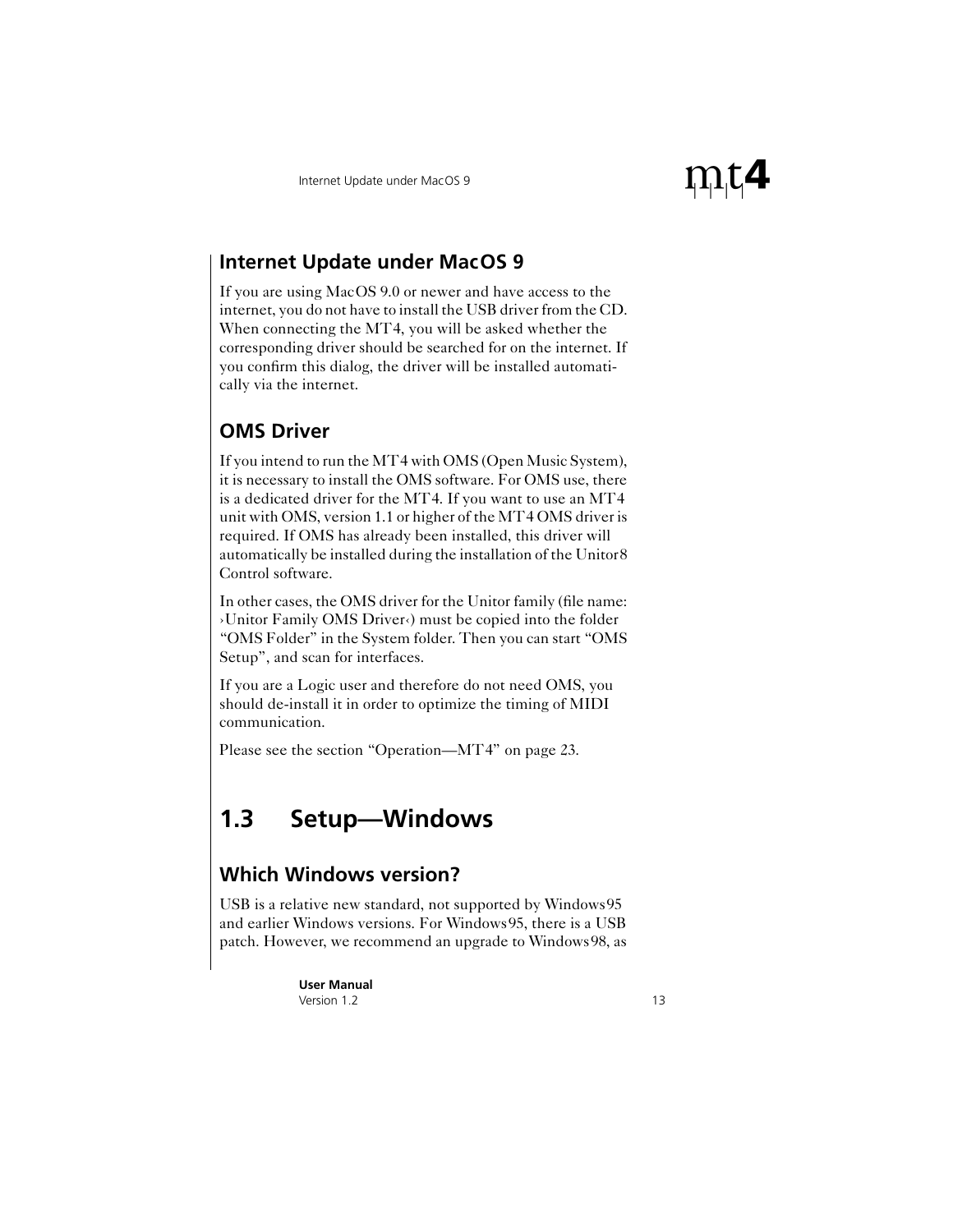the Windows95 patch has not been tested by Emagic, and is therefore not supported.

# <span id="page-13-0"></span>**Installation of the USB driver**

- *Do not yet* connect the MT4 to your computer.
- Switch on your computer, and put the supplied "Updates & Drivers" CD into the CD ROM drive.
- *Now*, connect the MT4 to a free USB port on your computer.

Windows will automatically recognize that a new USB device has been connected, and will start the hardware assistant. The following dialog will appear.



• Click on "Next", and, in the resulting window, select "Search for the best driver for your device (Recommended).", and click on "Next".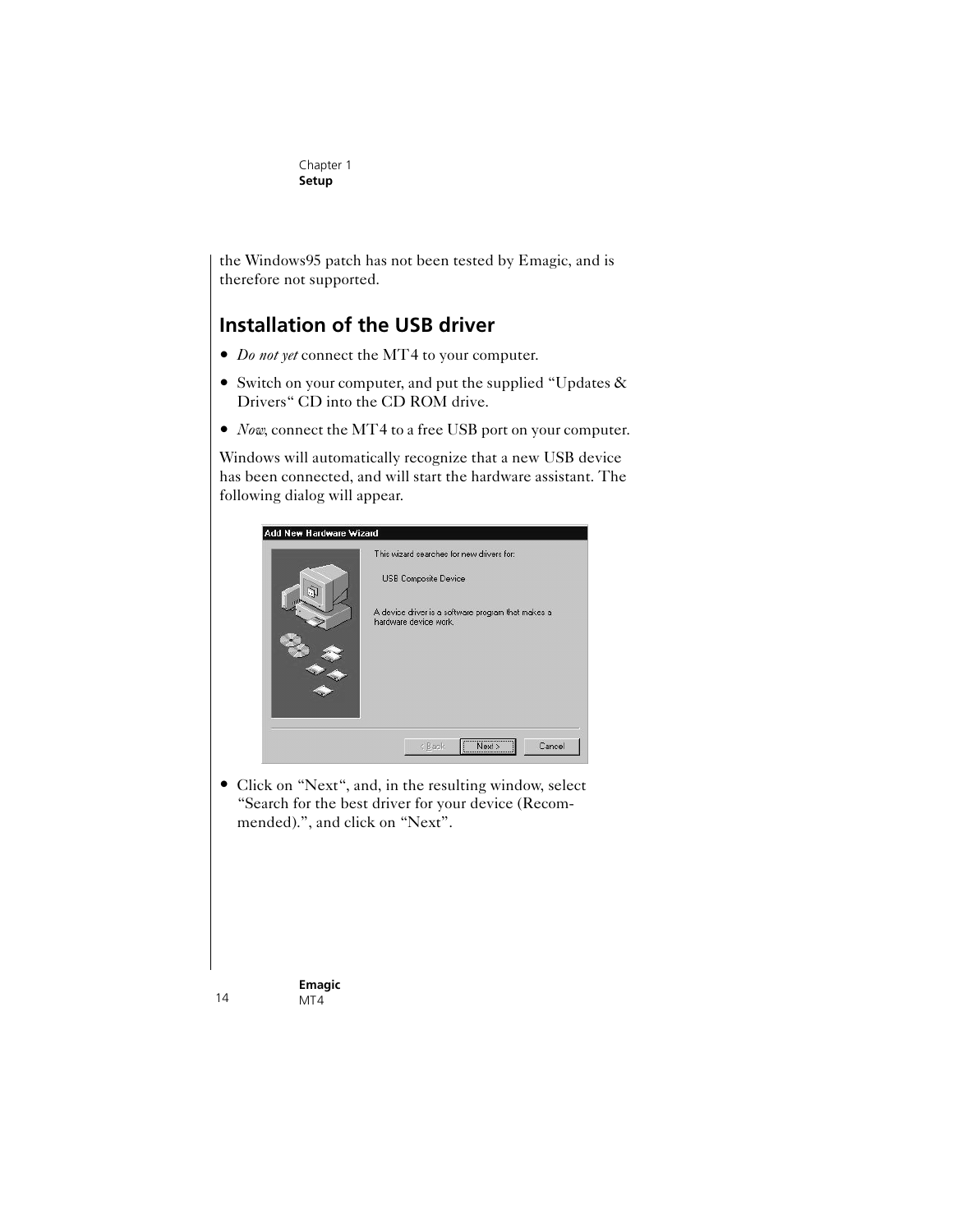|                               | Windows will search for new drivers in its driver database<br>on your hard drive, and in any of the following selected<br>locations. Click Next to start the search<br>Floppy disk drives<br>. .<br><b>V</b> CD-ROM drive<br>Microsoft Windows Update<br>Specify a location:<br>п<br>AN<br>Browse |
|-------------------------------|---------------------------------------------------------------------------------------------------------------------------------------------------------------------------------------------------------------------------------------------------------------------------------------------------|
|                               |                                                                                                                                                                                                                                                                                                   |
|                               | < Back<br>Cancel<br>Next >                                                                                                                                                                                                                                                                        |
|                               |                                                                                                                                                                                                                                                                                                   |
| following dialog will appear: | Here, select "CD-ROM drive" and click on "Next". The                                                                                                                                                                                                                                              |
| Add New Hardware Wizard       |                                                                                                                                                                                                                                                                                                   |

Now, you must decide, whether Windows will use the Emagic driver or another USB driver (e.g. from the Win98 CD). Select the path to the Emagic driver.

 $\leq \underline{\mathsf{Back}}$ 

**C** The updated driver (Recommended) emagic MIDI device

View List...

Cancel

 $Next$ 

C One of the other drivers.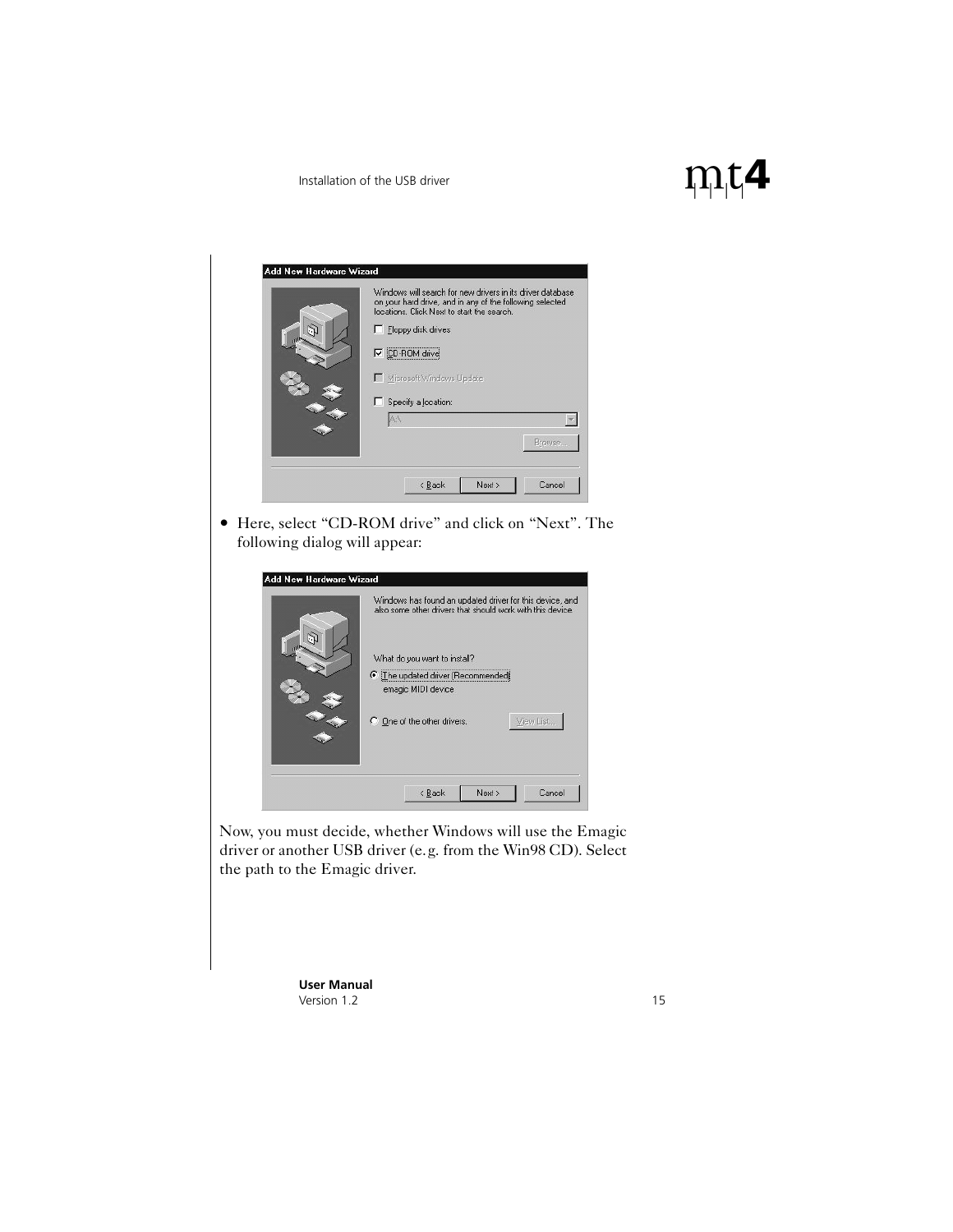#### Chapter 1 **Setup**



• Confirm this window with "Next". The following dialog will appear:

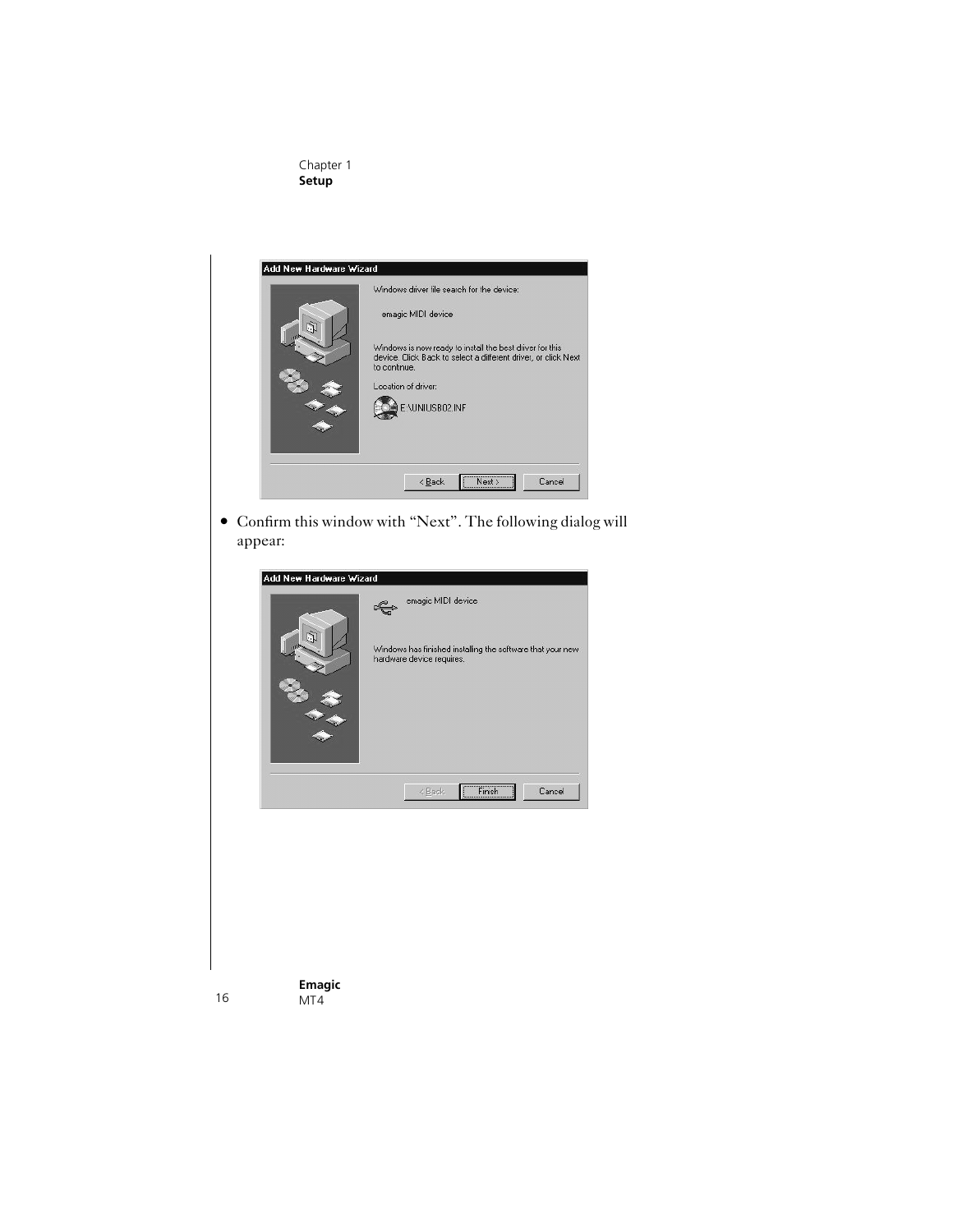# <span id="page-16-0"></span>**Installation of the MIDI driver** • Click on "Finish". Add New Hardware Wizard This wizard searches for new drivers for: **FMAGIC MT4** A device driver is a software program that makes a hardware device work.  $\prec$  Back  $Next$ Cancel • Click on "Next", and, in the resulting window, select "Search for the best driver for your device (Recommended).", and click on "Next". Add New Hardware Wizard Windows will search for new drivers in its driver database<br>on your hard drive, and in any of the following selected locations. Click Next to start the search. F Floppy disk drives **▽** CD-ROM drive Microsoft Windows Update Specify a location: AV.  $\vert \mathbf{v} \vert$ Browse.  $\angle$  Back  $Next$ Cancel • Here, select "CD-ROM drive" and click on "Next". The following dialog will appear:

**User Manual** Version 1.2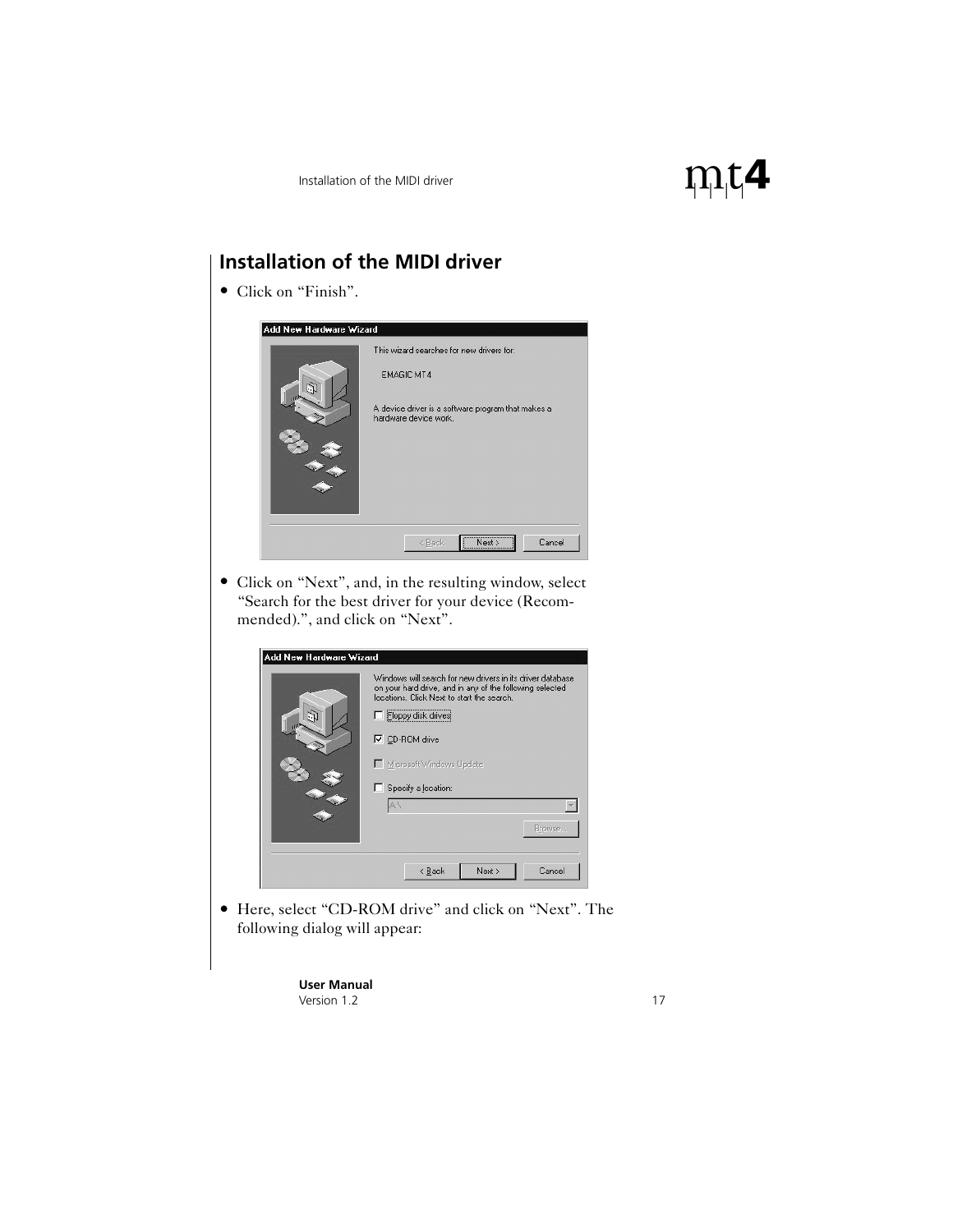#### Chapter 1 **Setup**



• Confirm this dialog with "Next". You will see the confirmation message again, indicating that the software for the new device has been installed. Click on "Finish". The installation is now complete. When opening the Windows Device Manager, the MT4 will be shown like this:

| General                                                                            |                                   | Device Manager   Hardware Profiles   Performance |       |
|------------------------------------------------------------------------------------|-----------------------------------|--------------------------------------------------|-------|
| $\bullet$ View devices by type                                                     |                                   | C View devices by connection                     |       |
| Computer<br>$\mathfrak{D}$ CDROM<br>$\overline{+}$<br>Disk drives                  |                                   |                                                  |       |
| Display adapters<br>$\overline{+}$<br>$\overline{+}$<br>Hard disk controllers      | Floppy disk controllers           |                                                  |       |
| $\overline{+}$<br>Keyboard<br>$\overline{+}$<br>Monitors<br>$+$                    |                                   |                                                  |       |
| Mouse<br>$\overline{+}$<br>Network adapters<br>Ports (COM & LPT)<br>$\overline{+}$ |                                   |                                                  |       |
| <b>SCSL</b> sentrollers                                                            | Sound, video and game controllers |                                                  |       |
| E System devices<br>मे <b>ं स्ट्रि</b> Universal serial bus controller             | 90 emagic MT4 - MIDI              |                                                  |       |
| Properties                                                                         | Refresh                           | Remove                                           | Print |
|                                                                                    |                                   |                                                  |       |

#### **Emagic** 18 MT4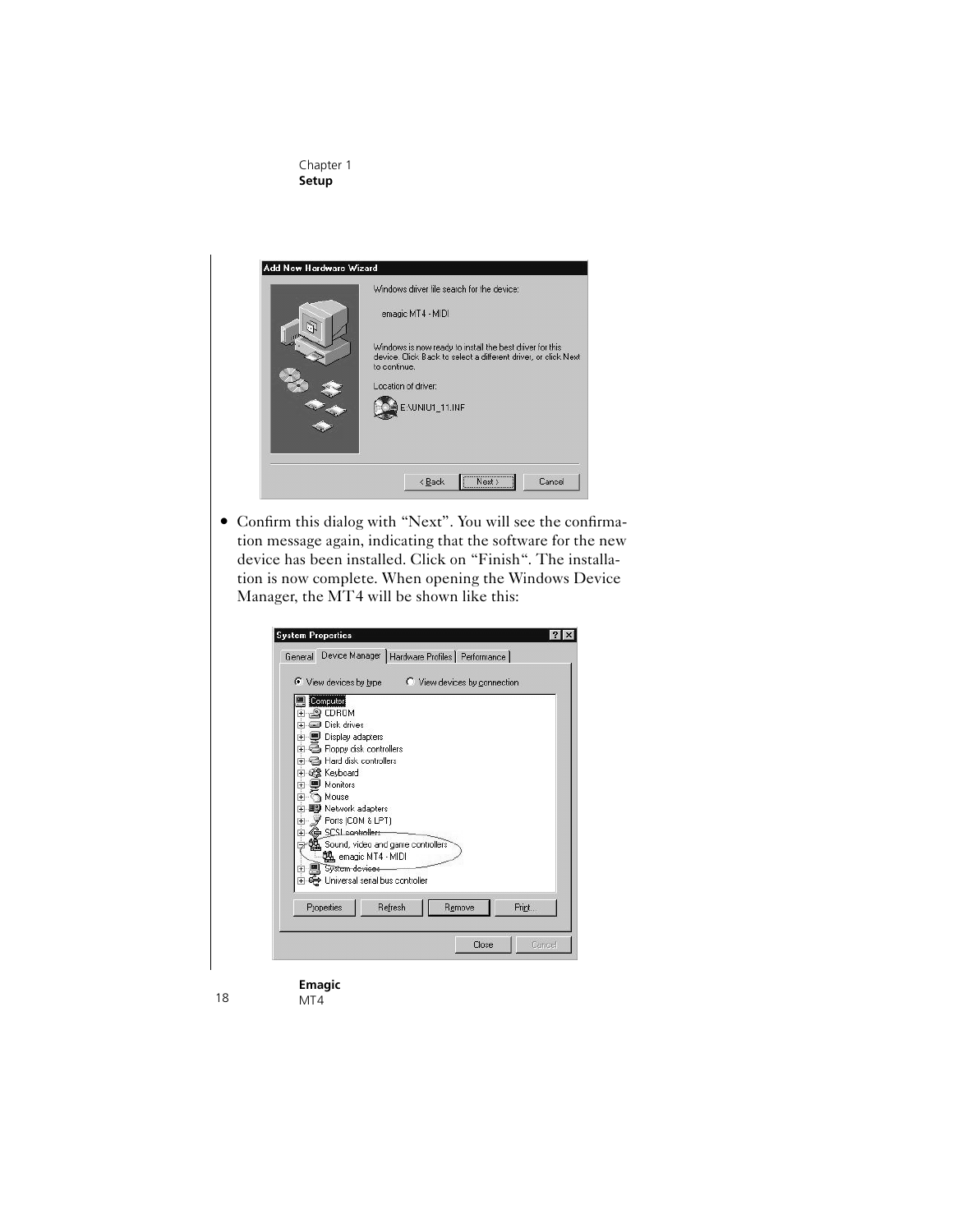When opening the Multimedia control panel, under "Devices", you will recognize the MT4 by the following entries:

<span id="page-18-2"></span>

# <span id="page-18-0"></span>**Unitor8 Control Setup**

• To install the Unitor8 Control software, double-click the Setup program, and follow the on-screen instructions.

# <span id="page-18-1"></span>**Windows Driver Settings**

By default, the driver configures itself correctly when it is installed. In the event that you want to adjust the configuration, here is how:

- Select the menu "Start > Settings > Control Panel".
- Double-click the "System" control panel.
- Select the page "Device Manager".
- Double-click "Sound, video and game controllers".
- Double-click "emagic MT4—MIDI".
- Select the "Settings" tab.

#### **Inputs—Number**

Defines the number of MT4 inputs available on the PC.

 $\rm m$ t4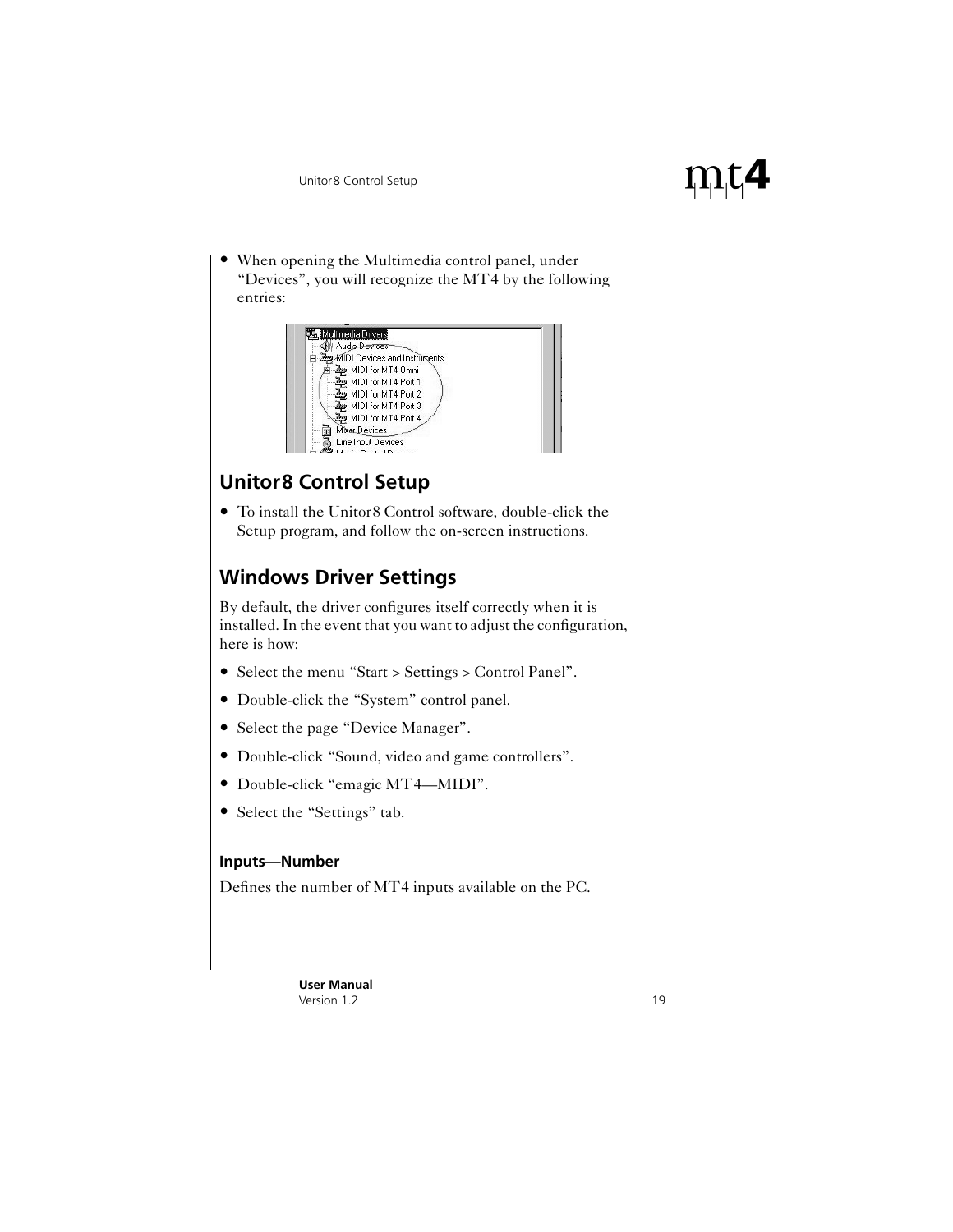#### <span id="page-19-1"></span><span id="page-19-0"></span>**Inputs—Port**

Here you select a port, in order to rename it, in the field to the right.

#### **Inputs—Title**

Here you can change the name of the port selected in "Inputs—Port".

SoundDiver 2.0.6 and older do not support this option of the MT4 driver, and instead assumed that all MT4 ports contain the word "Unitor" in their names.Deleting the word "Unitor" here may lead to malfunctions in SoundDiver. You should update to version 2.0.7 or newer. This version (as well as Logic Audio 4.0 or newer), recognizes the MT4 ports in a more elegant way.

#### **Outputs—Number**

Defines the number of available outputs for the MT4.

### **Outputs—Port**

Here you select a port in order to rename it in the field to the right.

#### **Outputs—Title**

Here you can change the name of the port selected in "Outputs—Port".

 $\Box$  SoundDiver 2.0.6 and older do not support this option of the MT4 driver, and instead assumed that all MT4 ports contain the word "Unitor" in their names. Deleting the word "Unitor" here may lead to malfunctions in SoundDiver. You should update to version 2.0.7 or newer, especially when sending MIDI data to all ports with ›Enable Port 0‹ checked. This version (as well as Logic Audio 4.0 or newer), recognizes the MT4 ports in a more elegant way.

### **Enable Port 0 (send to all)**

An additional port is created if this option is checked. If applications send to this port, this data is transferred to all outputs of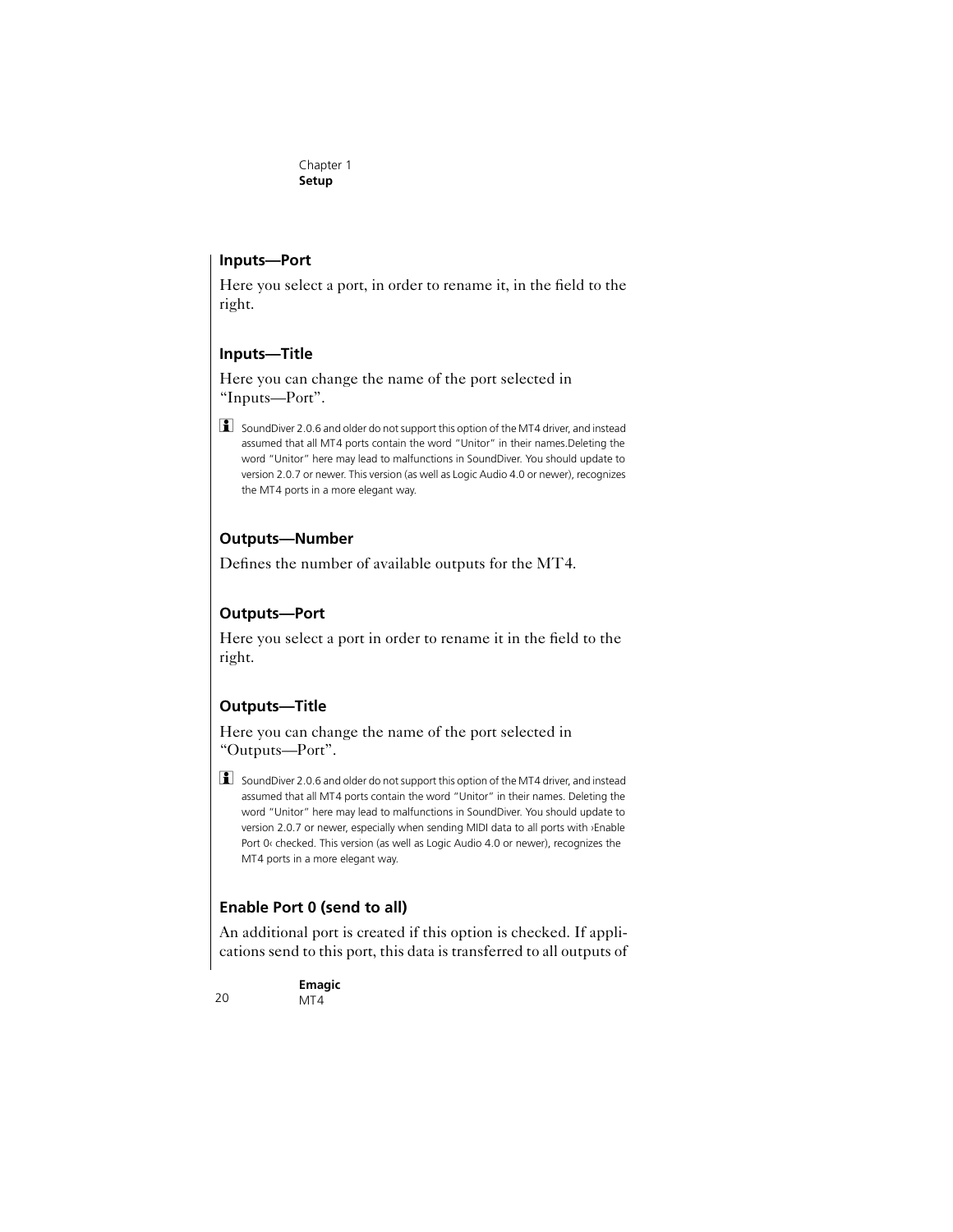

#### <span id="page-20-3"></span>the connected MT4. (This is equivalent to "Cable 0" on the MIDI Time Piece.)

 $\Box$  The MT4 sends realtime messages on all ports by default. Therefore, it is not necessary to enable this option for that purpose.

# <span id="page-20-0"></span>**Driver Update**

If you receive a driver update from Emagic, open the tab labeled "driver" (see "Configuration of the driver"), and click "Change driver". Select the driver by clicking "Have Disk…", and then proceed as previously described at the beginning of this section.

# <span id="page-20-1"></span>**1.4 Connecting Several MIDI Interfaces**

# <span id="page-20-2"></span>**The MT4—Expandability?**

The MT4 can only be operated on a computer offering a USB port. If you want to expand your MIDI port capabilities (e.g. using an AMT8 or a Unitor8), you have the following choices:

### **Using MacOS:**

You may simultaneously use an MT4 connected to the USB port with a Unitor8 (or even a chain of several Unitor8 units) connected to one or even both serial ports (modem and printer ports).

 $\Box$  There never were, are or will be stock MacOS computers offering both USB and serial ports at the same time. Therefore, for this solution, in an older PCI PowerMac or a beige G3, you would have to install a USB PCI card supported by Apple (and at least system 8.6.1), or, in a B/W-G3 or G4, you would have to install a serial port instead of the modem (Stealth, gPort, or similar).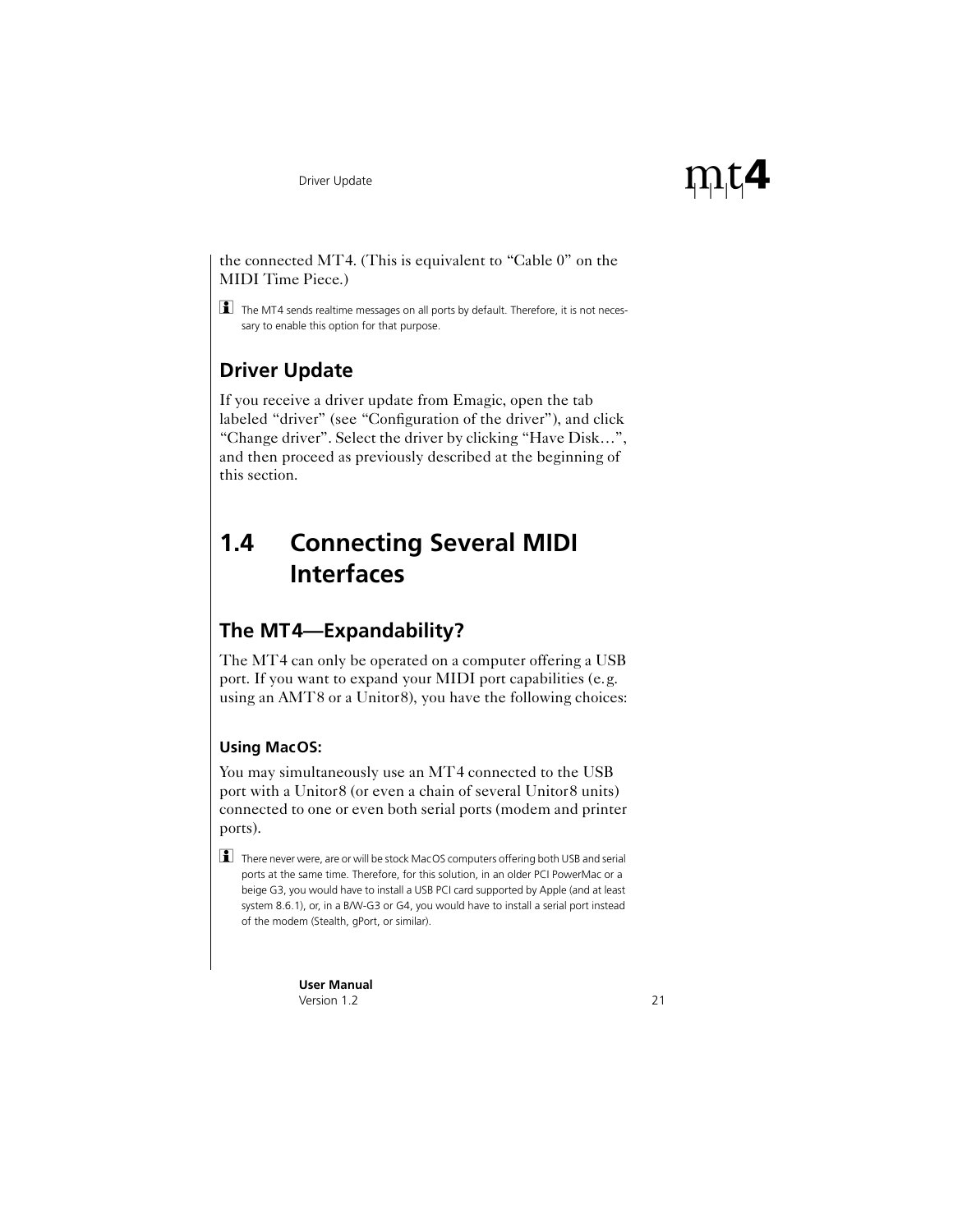Chapter 1 **Setup**

The option of using a Unitor8 Mk II or AMT8 (or a chain of several units) together with the MT4 on the USB port is in development.

#### **Using Windows:**

You may simultaneously use an MT4 connected to the USB port with a Unitor8 (or even a chain of several Unitor8 units) connected to one single COM port or USB.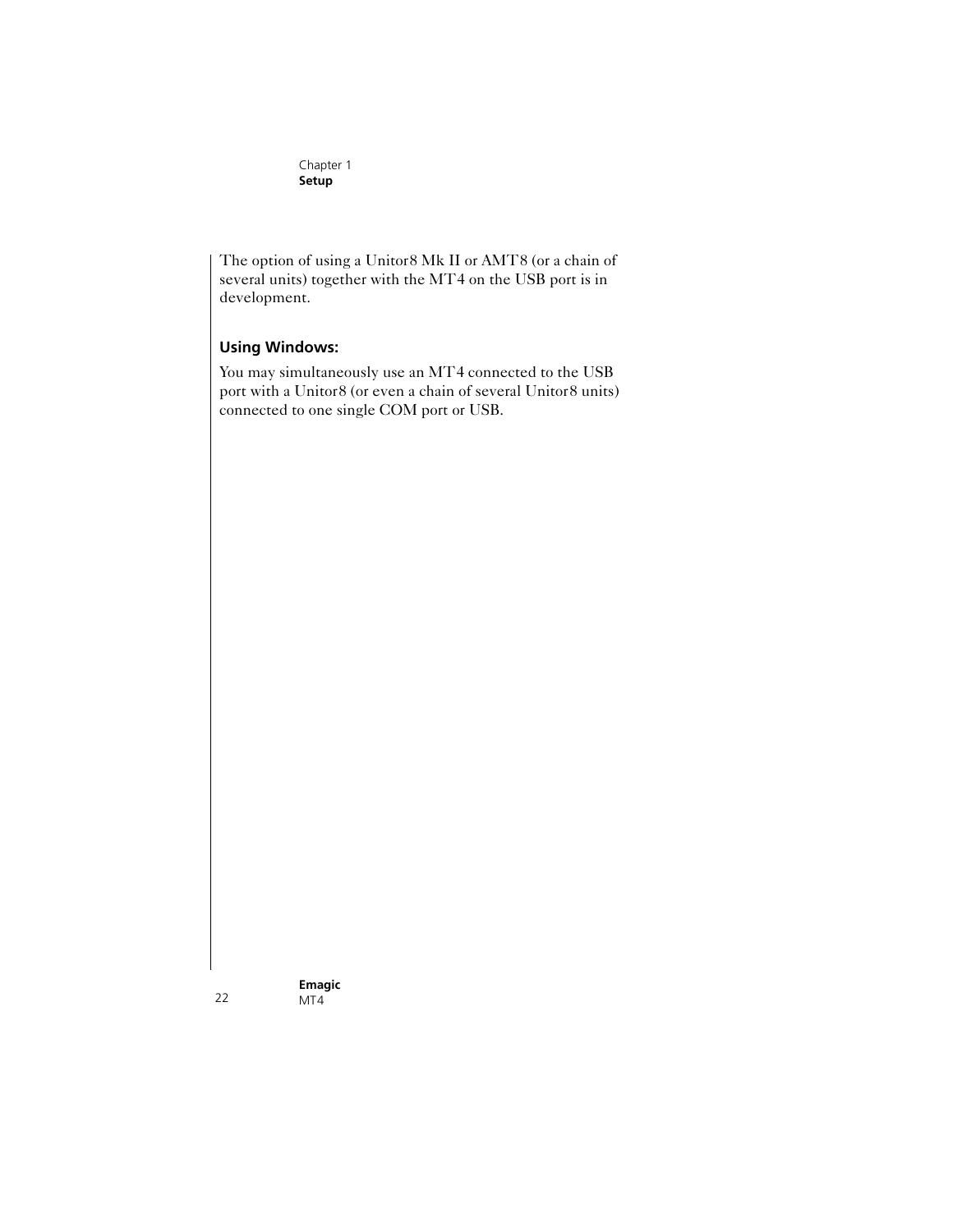# <span id="page-22-0"></span>**Operation—MT4** Chapter 2

*The MT4 does not have any controls and is operated using the program "Unitor8 Control".*

If you followed the steps detailed in the previous chapters, then you are all set to start working.

# <span id="page-22-1"></span>**2.1 The LEDs on the MT4**

# <span id="page-22-2"></span>**The USB LED**

This LED lights up, when the unit is connected to an active USB port, while there is no traffic on the port. Each time there is data traffic on the USB port, the LED goes out, indicating USB activity.

# <span id="page-22-3"></span>**The Patch Mode LED**

This LED lights up, when the MT4 is in Patch Mode. Please read the [section "Patch Mode" on page 24](#page-23-0).

# <span id="page-22-4"></span>**The MIDI In and MIDI Out LEDs**

The 2 MIDI in and 4 MIDI out lights are illuminated if the respective MIDI port of the MT4 is receiving or sending a MIDI signal.

A low-level illumination indicates incoming MIDI Clock or MIDI Time Code. Don't panic, this is normal.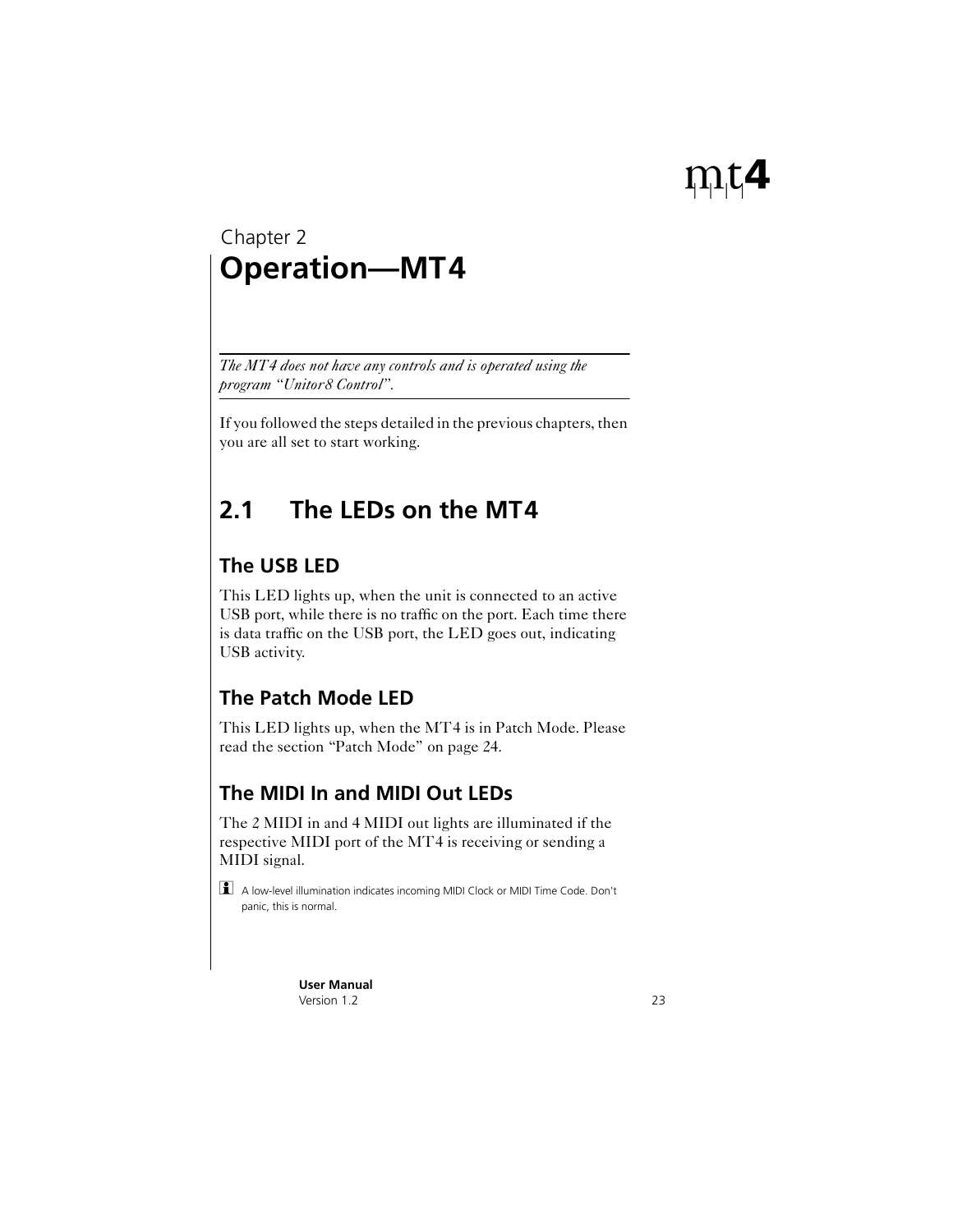# <span id="page-23-4"></span><span id="page-23-0"></span>**2.2 Patch Mode**

The Patch Mode of the MT4 is used for the interconnection of MIDI devices when no MIDI software on the computer is using the interface.

After powering-up, the MT4 enters Patch Mode, with the most recently selected Patch active. If you have not used the Unitor8 Control software, this is Patch 1, which contains default settings: all MIDI data received on a given MIDI In port is sent to all MIDI Out ports, except the port which has the the same number as the In port.

<span id="page-23-2"></span>If you play on a keyboard connected to In port 2 for example, the MIDI events will be sent to Out ports 1, 3 and 4.

You can create custom routings for Patch Mode with Unitor8 Control (see the [chapter "Unitor8 Control" on page 27](#page-26-0)).

Please note the special treatment of Real-Time messages [\(see](#page-24-1)  ["Processing of Real-time Messages" on page 25.](#page-24-1)).

# <span id="page-23-3"></span><span id="page-23-1"></span>**2.3 Computer Mode**

In this mode, all data received at any In port is sent to the computer, and the computer can send data to particular Out ports independently. Unlike Patch mode, there are no direct connections between In ports and Out ports. This gives your MIDI software complete control over MIDI routing, as you would want.

If the MT4 receives messages from sequencer software or OMS at the USB port, it will immediately switch to Computer Mode.

This switching function is done by the driver, and quitting all MIDI applications will set MT4 back to Patch mode.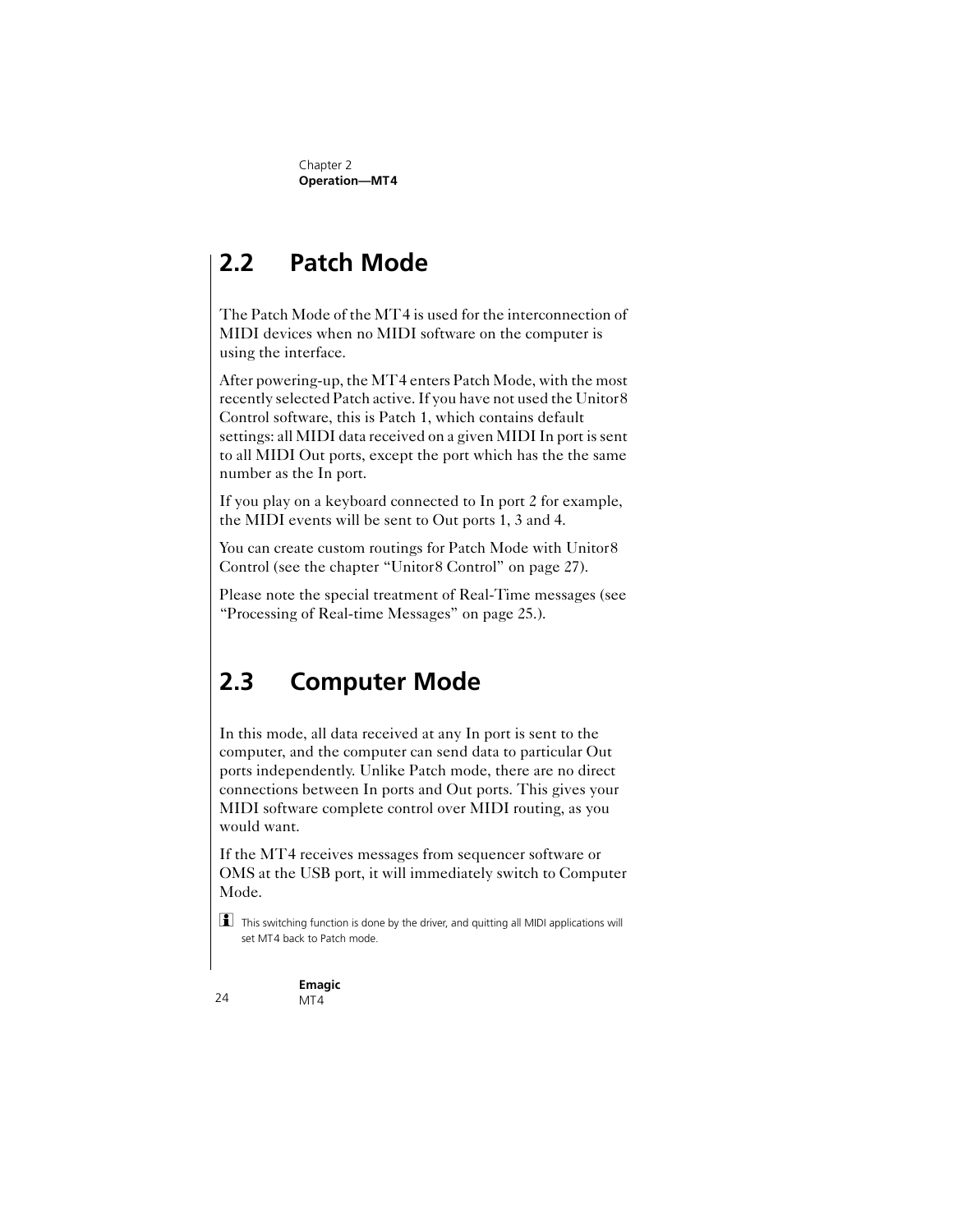<span id="page-24-8"></span><span id="page-24-4"></span>**1** MT4 will not switch to Computer mode if it receives a system or realtime message. This is important if you work with MIDI software which sends System messages before sending Channel messages (e.g. Patch editor/librarians such as Opcode Galaxy). For this reason, SoundDiver sends a "harmless" Controller message at startup, to let the MT4 switch to Computer mode.

# <span id="page-24-6"></span><span id="page-24-0"></span>**Mac only: OMS Integration**

The provided OMS driver integrates the MT4 completely into the OMS environment—operation is the same as usual with your sequencer software (such as in the Logic environment) or with OMS. If you are not familiar with these concepts, please consult your software manuals.

# <span id="page-24-10"></span><span id="page-24-9"></span><span id="page-24-7"></span><span id="page-24-5"></span><span id="page-24-3"></span><span id="page-24-1"></span>**2.4 Processing of Real-time Messages**

The MT4 processes Real-Time messages independently of whether Patch or Computer Mode is active.

 $\boxed{\blacksquare}$  "Real-Time message" means in this context:

- <span id="page-24-2"></span>F8 MIDI Clock (increases the clock by 1/24 note)
- FA Start (starts playback at the beginning)
- FB Continue (starts playback at the current clock position)
- FC Stop (stops playback)

F2 xx xx Song Position Pointer (sets a new clock position)

Only one MIDI In port is allowed to route Real-Time messages at any given time. Real-Time messages received by the other MIDI In ports at the same time are ignored.

The purpose of this limitation is to prevent merging of Real-Time messages from several inputs, which would cause to a lot of confusion.

An important term in this context is the "clock master", a specially designated MIDI In port on the MT4.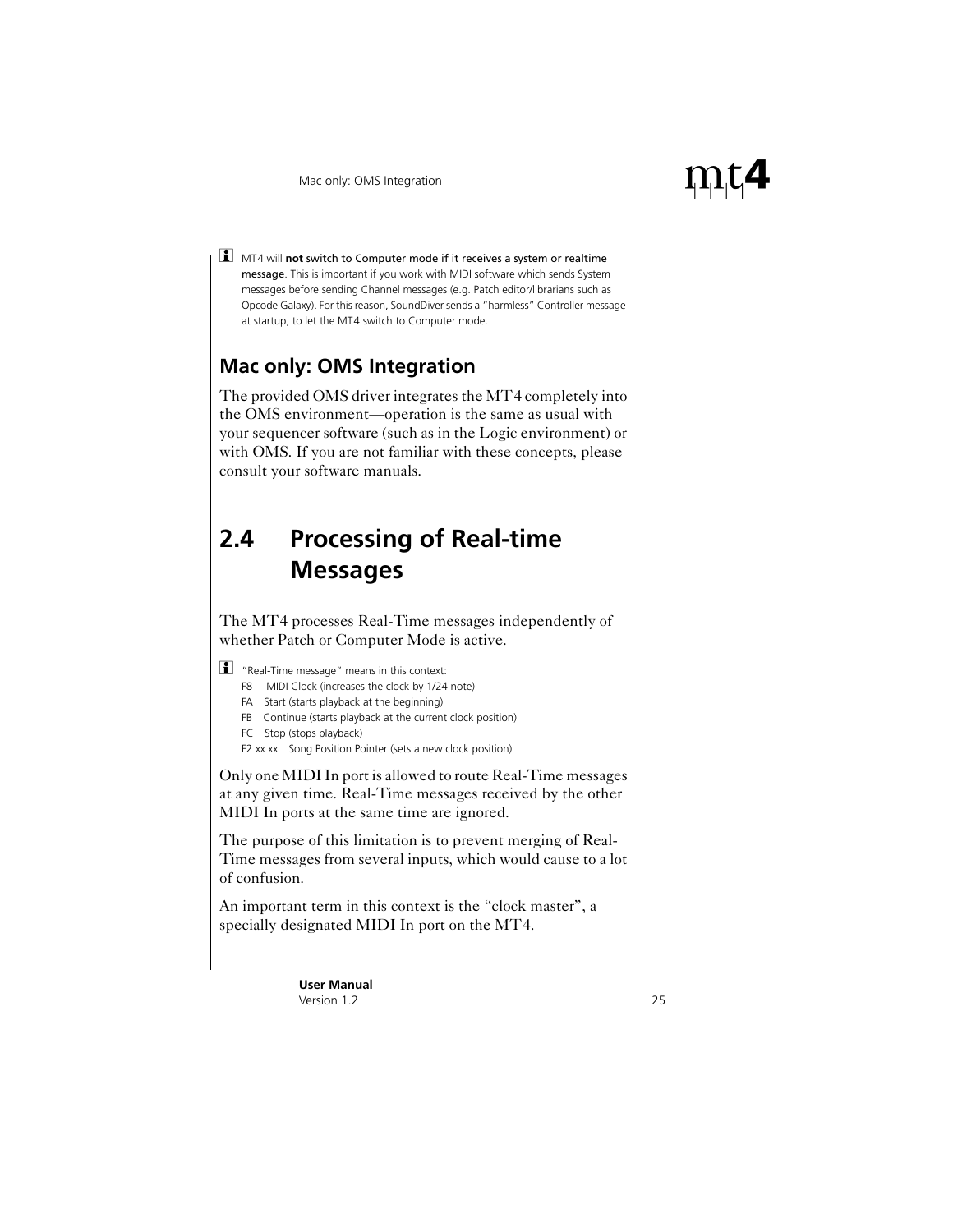Chapter 2 **Operation—MT4**

- Real-time messages received by the clock master are always routed to the computer as well as to all MIDI Out ports.
- After powering-up the MT4, MIDI Clock is not routed to any of the ports (as no clock master has been found yet).
- The MIDI In port which receives a Start (FA, see above) or Continue (FB) message first, becomes clock master. For the time being, only Real-Time message received by this port are routed.
- When the clock master receives a Stop message (FC, see above), every other MIDI In port may become clock master by receiving a Start message.
- Until a new clock master has been found, the "old" clock master keeps routing Real-Time messages. This is important for some sequencer programs which need to receive MIDI clock while in external sync mode.
- The above mentioned change of clock master is not possible i.e. it is "locked" again) if the "old" clock master receives a Start or Continue message in the meantime.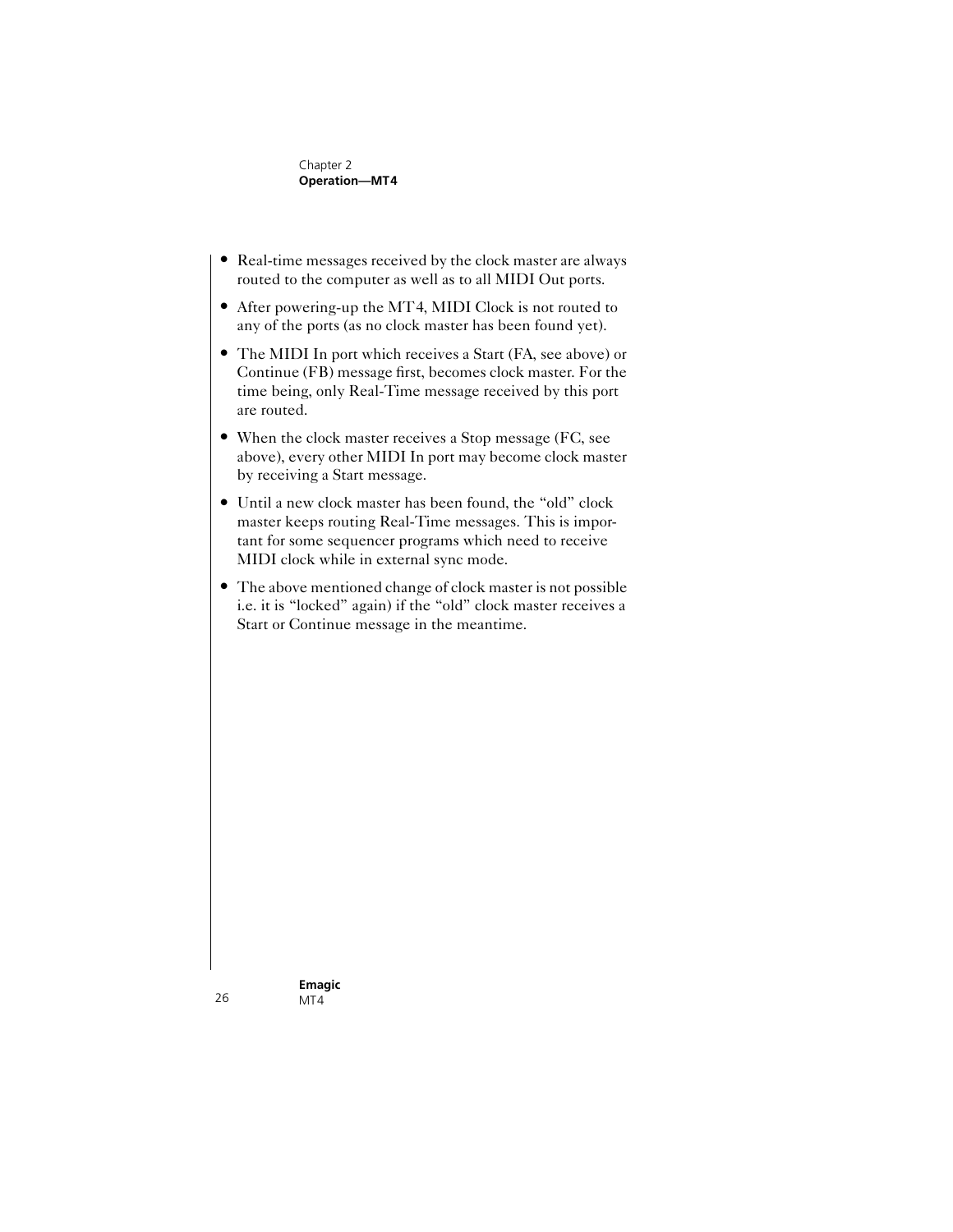# <span id="page-26-3"></span><span id="page-26-0"></span>**Unitor8 Control** Chapter 3

<span id="page-26-4"></span><span id="page-26-2"></span>Unitor8 Control is a customized descendant of the extremely powerful editor/librarian software SoundDiver, specially designed to work with the MT4. When creating Unitor8 Control, we concentrated on the basic features, in order to prevent unnecessary confusion for our users.

Unitor8 Control is not the only means for editing your MT4. The MT4 can also be edited with the complete version of SoundDiver, which offers a lot of additional features.

 $\boxed{\mathbf{1}}$  Usually, the parameters which are displayed in Unitor8 Control correspond to the data actually stored in the MT4. They are automatically transferred to the MT4 and stored in non-volatile memory. In very few cases, however, it is possible that contents may be different. In order to ensure data consistency, you can use the feature "Request" (transfers the settings from the MT4 to Unitor8 Control). Moreover, the feature "Transmit" will transfer the settings from Unitor8 Control to the MT4. This option is accessed either from the MIDI menu, or the corresponding icons in the Memory Manager.

# <span id="page-26-1"></span>**3.1 First Program Launch**

• Start the Unitor<sub>8</sub> Control software. MacOS: double-click Unitor8 Control program icon. Windows: select the menu "Start > emagic > Unitor8 Control > Unitor8 Control".

*A warning is displayed if your Unitor8 Control is unable to detect any connected MT4 units. In this case, quit Unitor8 Control, inspect the USB connection between the MT4 and your computer, and restart Unitor8 Control. You may simulate the existance of the MT4 ("Assume x MT4") for demonstration purposes.*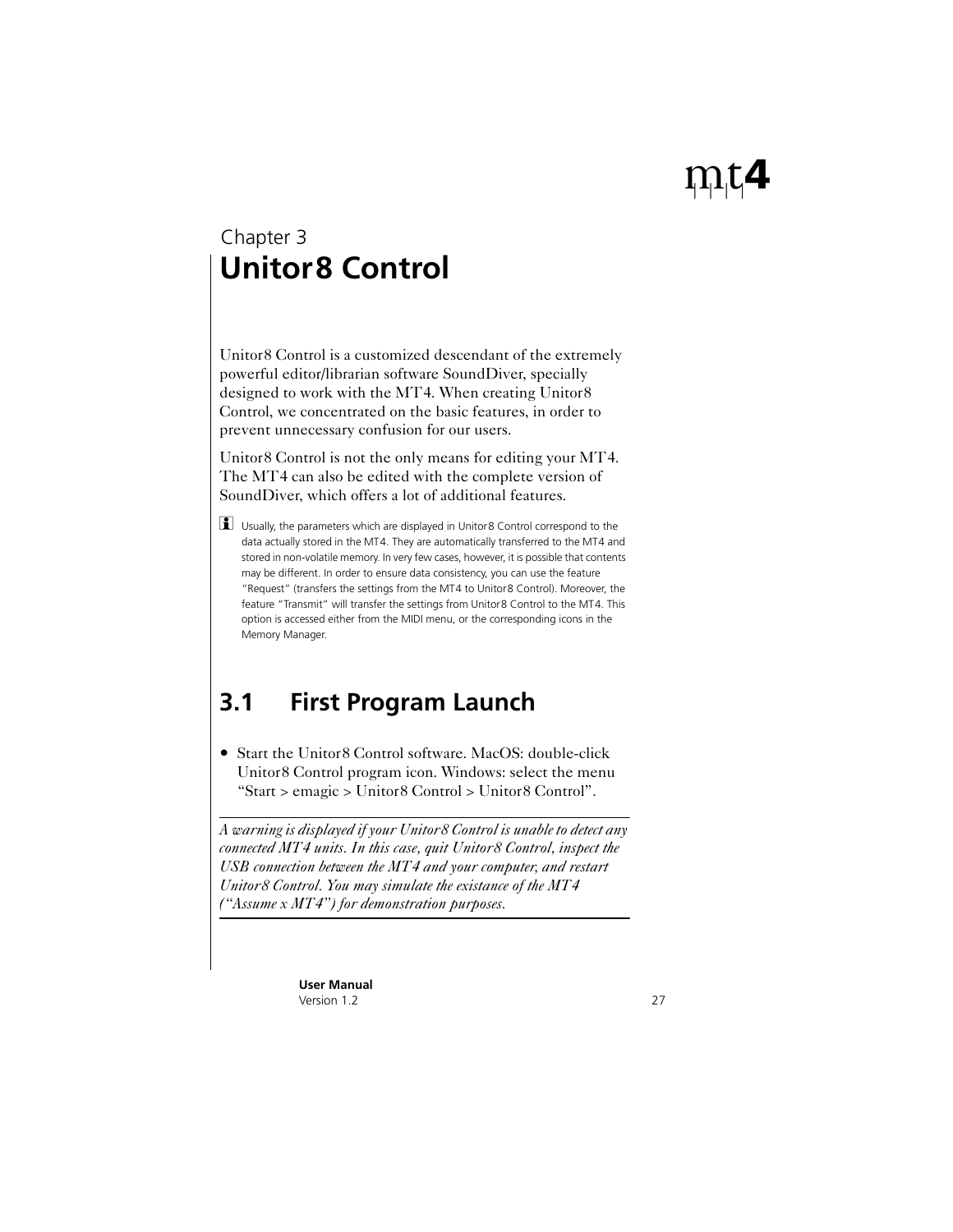# <span id="page-27-0"></span>**3.2 Running Unitor8 Control together with…**

# <span id="page-27-1"></span>**… Logic**

Unitor8 Control for MacOS supports AutoLink, a special communication protocol which enables it to route MIDI input/ output via Logic or Logic Audio:

- First run Logic.
- Make sure that the preferences option "Use AutoLink with SoundSurfer/Diver" (Options > Settings > MIDI-Interface Communication)is enabled in Logic.
- Then run Unitor<sub>8</sub> Control.

Logic will make a "plop" sound to indicate that AutoLink has been established with Unitor8 Control. You can check this by checking Logic's above mentioned Preferences window.

**i** For AutoLink on MacOS, Logic 2.5 or newer is required. On Windows, Logic Audio 4.0 or newer (Silver, Gold, or Platinum) is required.

# <span id="page-27-2"></span>**… OMS-compatible Software on MacOS**

Unitor8 Control supports OMS. Simply run all the OMS applications you need, including Unitor8 Control, in any order. Make sure that "Use OMS if available" is set to "Ask" or "Always" in Unitor8 Control's preferences.

# <span id="page-27-3"></span>**… Windows MIDI Software**

As the MT4 MME driver is multi-client capable, you can run the Windows version of Unitor8 Control simultaneously with other MIDI applications. Simply run all the applications you need, including Unitor8 Control, in any order.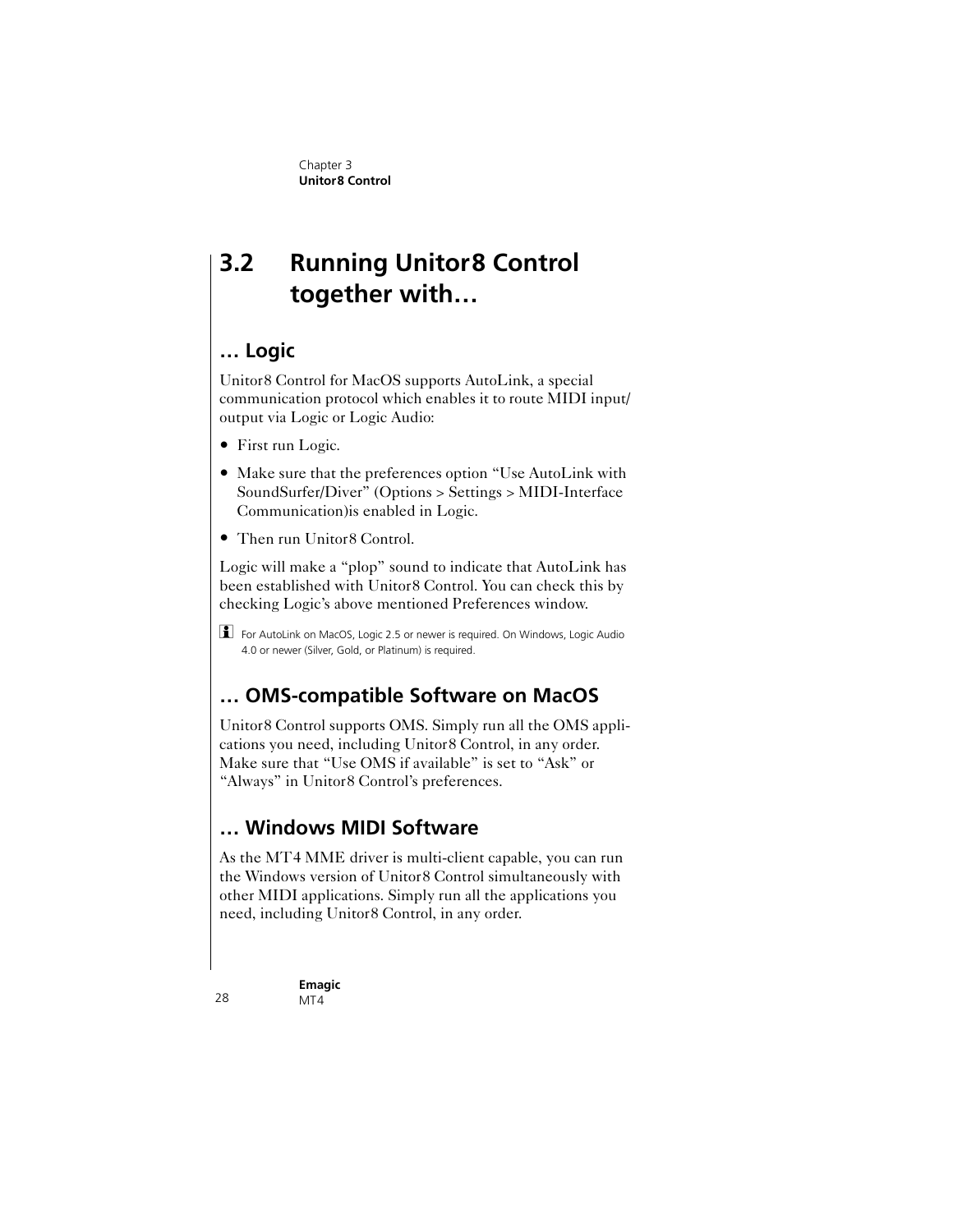# <span id="page-28-4"></span><span id="page-28-3"></span><span id="page-28-2"></span><span id="page-28-0"></span>**3.3 Memory Manager**

<span id="page-28-5"></span>Initially, the Unitor8 Control software opens to the Memory Manager window. This window can also be opened by using the command "Open Memory Manager" in the Windows menu).

The Memory Manager is the "main level" of Unitor8 Control, and manages the 32 MIDI port configurations (Patches) which are stored in the MT4. These can be recalled later via Program Change commands. The Memory Manager also controls the Global Setup options, which will be explained later.

- A Patch is immediately activated when clicked. After clicking, the MT4 will switch to Patch Mode if Computer Mode was active before.
- The mode will not change if Global Setup is clicked.

# <span id="page-28-1"></span>**Virtual Devices**

The concept of SoundDiver and Unitor8 Control is that every "real" device has a "virtual" counterpart on the screen.

If you are using another Emagic MIDI interface, in addition to the MT4, Unitor8 Control will manage this interface as a single virtual device, even if the other interface consists of a chain of several Unitor/AMT8 units.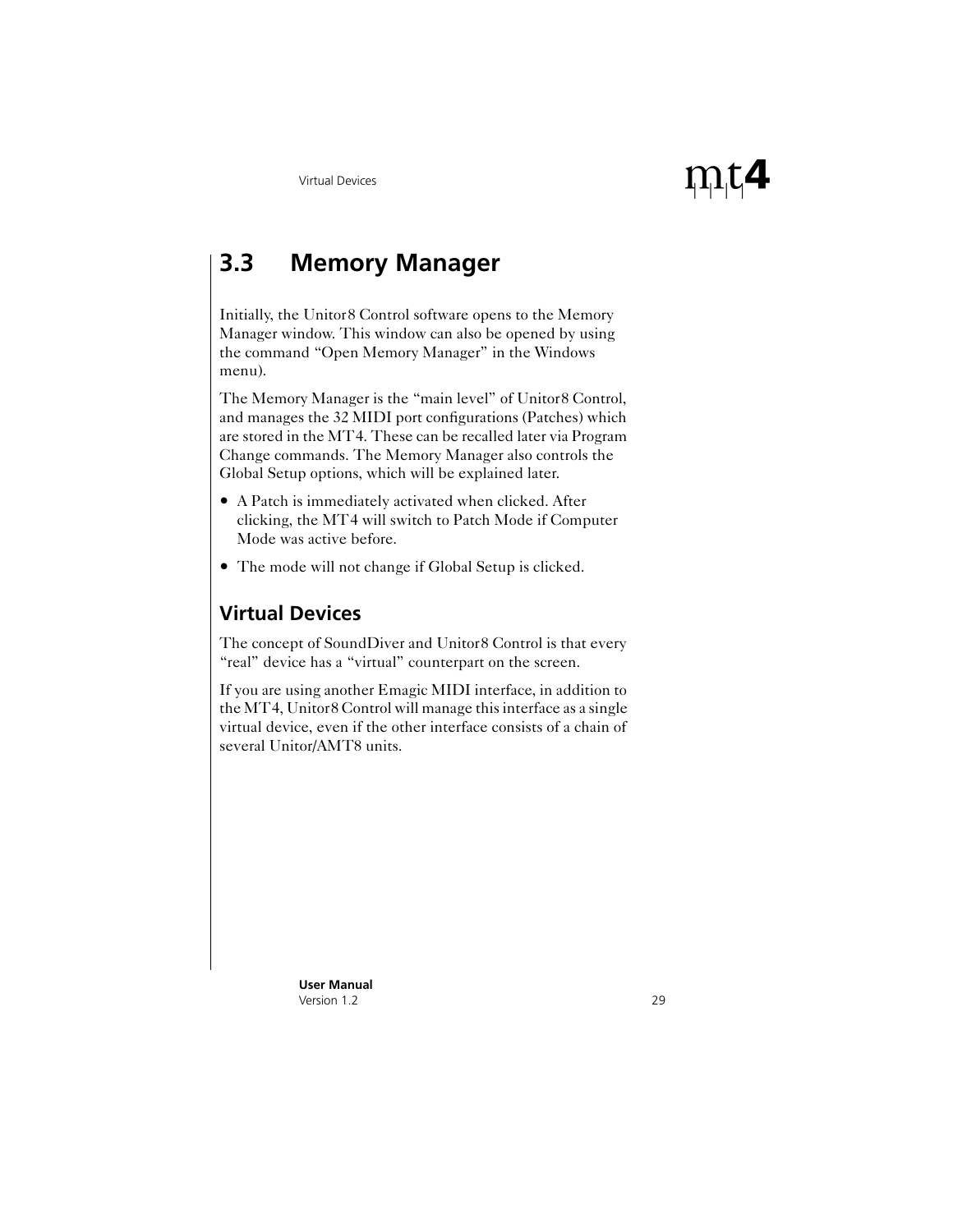# <span id="page-29-2"></span><span id="page-29-0"></span>**Parameter Column**

The parameter column is located on the left side of the Memory Manager. This column can be hidden or shown from the Options menu. From top to bottom and left to right, you find:

• the "Window Link" button. If enabled, it synchronizes the window's contents with the currently selected device. If you have no other Emagic interfaces, this switch has no function.



- the "Request" button, which requests the selected entries from the MT4;
- the "Transmit" button, which overwrites the selected entries in the MT4 with the ones currently in Unitor8 Control;
- <span id="page-29-1"></span>• the global Device parameter box. It can be collapsed by clicking the small triangle to the left, uncollapsed you see:
	- The name of the connected MT4. You can change the name by clicking it.
	- "Out Port": the name of the computer port the MT4 is connected to. Under MacOS, this port is always ›USB All<br/> $\epsilon$  under Windows >MT4Out 0 (all) $\epsilon$ .
- the "Special Parameters" (again, this box can be collapsed by clicking the small triangle), displaying the connected MT4, as well as it's respective model name and firmware version. This table can be updated by clicking it. Since the MT4 may not be cascaded, only the line >1..8< is active.
- the panic button is designed to send an "All Notes Off" command in case of stuck MIDI notes, and is followed by discrete Note Off commands for each note.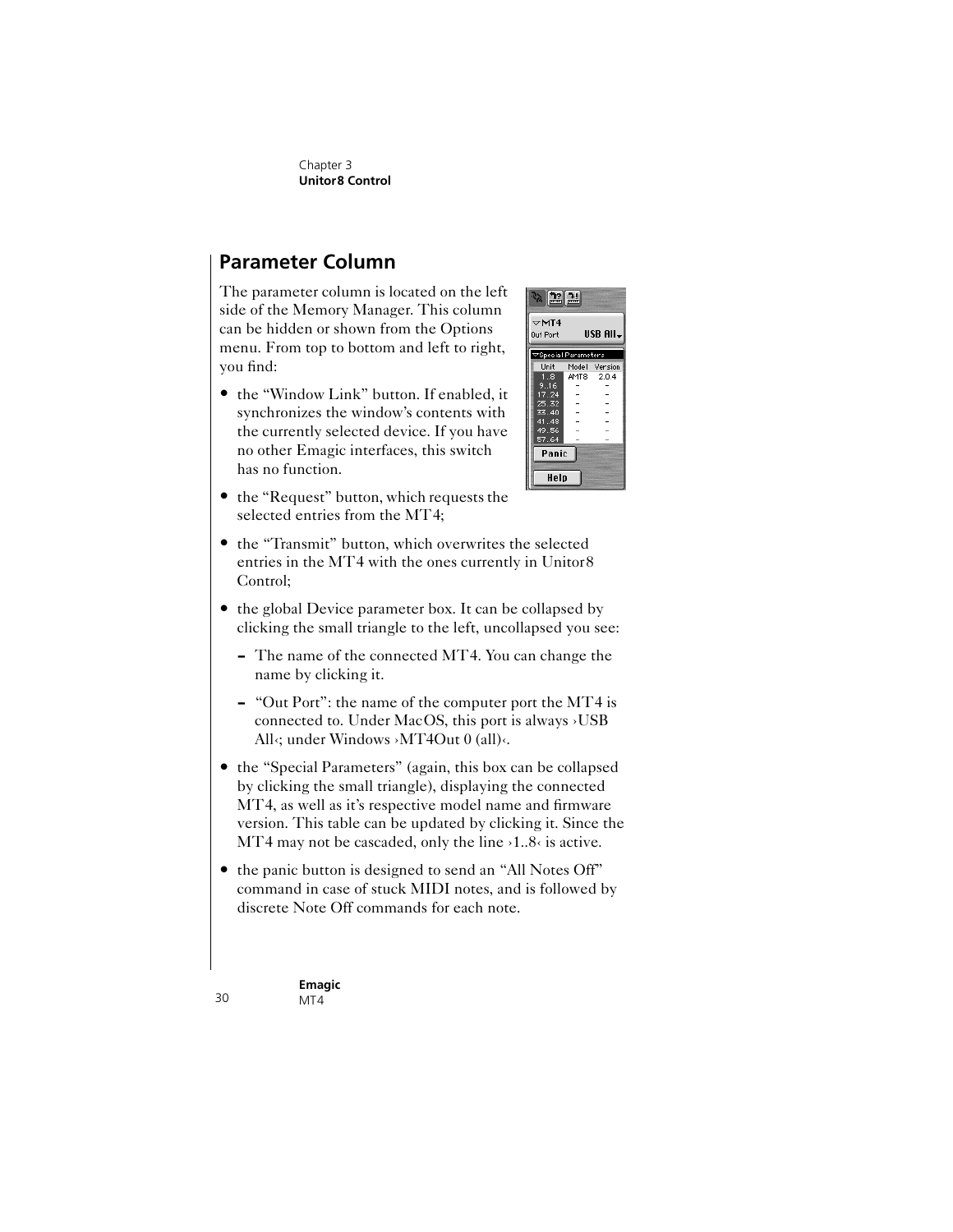<span id="page-30-5"></span><span id="page-30-3"></span>• the Help button accesses the on-line help system. You can also call up the on-line help with the command "Windows > Open Help".

# <span id="page-30-4"></span><span id="page-30-0"></span>**3.4 Patch Mode: Configuration of MIDI Routings**

Programming Patches involves defining which MIDI In port(s) will be connected to which MIDI Out port(s).

**1** Patches are only valid for operation in Patch Mode. The computer need not be connected for using Patches—for instance while playing live on stage. As long as (or from the moment) there is MIDI activity on the USB port (and the MT4 therefore is in Computer Mode), this task is performed by your sequencer software or OMS.

# <span id="page-30-2"></span><span id="page-30-1"></span>**Edit Patch**

Click the Patch you want to edit (for example Patch 1), and open the editor in the Windows menu with the "Open Editor" command, or simply hit  $\Box$ . A third option is to simply doubleclick the Patch.

You should now see a matrix which represents the available MIDI In and Out ports. The MIDI Ins are displayed as rows, while the MIDI Out ports are displayed as columns. This matrix contains two rows and four columns, which is a  $2\times4$ matrix. To connect a MIDI In port to a MIDI Out port, click the field in the matrix where the the MIDI In and Out ports you wish to connect intersect.

*For example, you would click the field "first row/fourth column" in order to connect MIDI In port1 to MIDI Out port4. A mark in this field indicates the connection.*

To disconnect MIDI ports, click the respective field again. The ports are then disconnected, and the mark deleted.

> **User Manual** Version 1.2

 $\rm m$ t4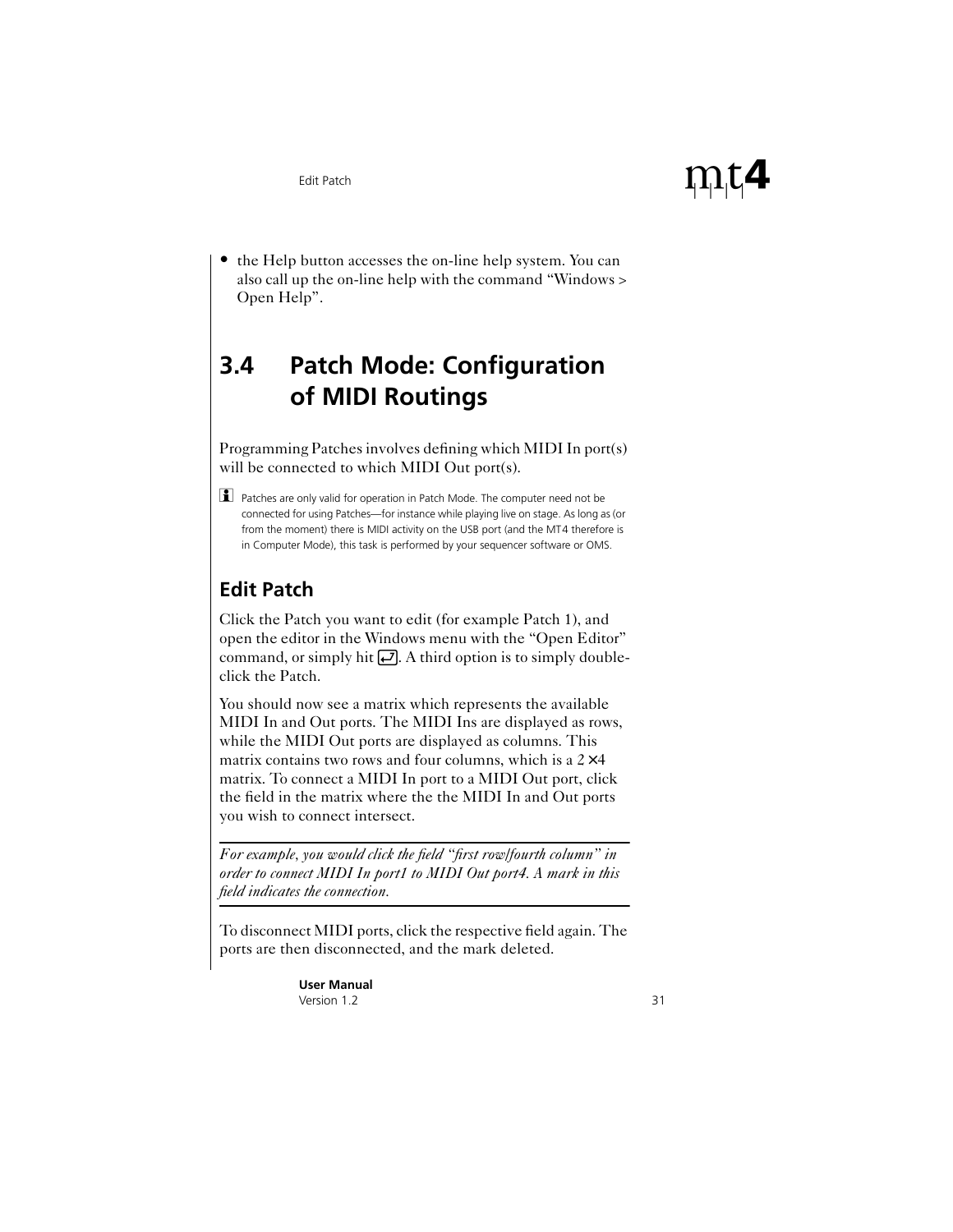<span id="page-31-0"></span>All marked or deleted connections are immediately effective.

*Real-Time messages are processed in a special way, independent from the current routings. For details, see [see "Processing of Real-time](#page-24-1)  [Messages" on page 25.](#page-24-1)*

### **Copy Port Settings**

To copy a connection setup from one output port to another output port, hold down  $\Omega$ , then use the mouse to drag the respective column onto the target column (while still holding S).

### <span id="page-31-1"></span>**Check Connections**

If you want to know which MIDI Out ports are connected to a specific MIDI In port, just click the icon of the In port. The connections of the selected In port, as well as all connected Out ports will be colored in red, and the cable connections are given as plain text.

To see the connections of the input ports, you proceed similarly: Click the icon of the Out port.

### **Name Patch**

You can name a Patch to facilitate its identification—for example, you may choose the title of a song where the respective Patch is to be used.

To name the Patch, click the field "Name" in the editor then enter the name, or select the function "Rename" in the Memory Manager (MacOS key command:  $\mathbb{R}\mathbb{R}\mathbb{N}$ ; PC key command:  $\boxed{\text{ctr}}$   $\boxed{\Omega}$   $\boxed{\Omega}$ . On the PC, you may also click with the right mouse button on the desired entry, and select "Rename" from the pop-up menu.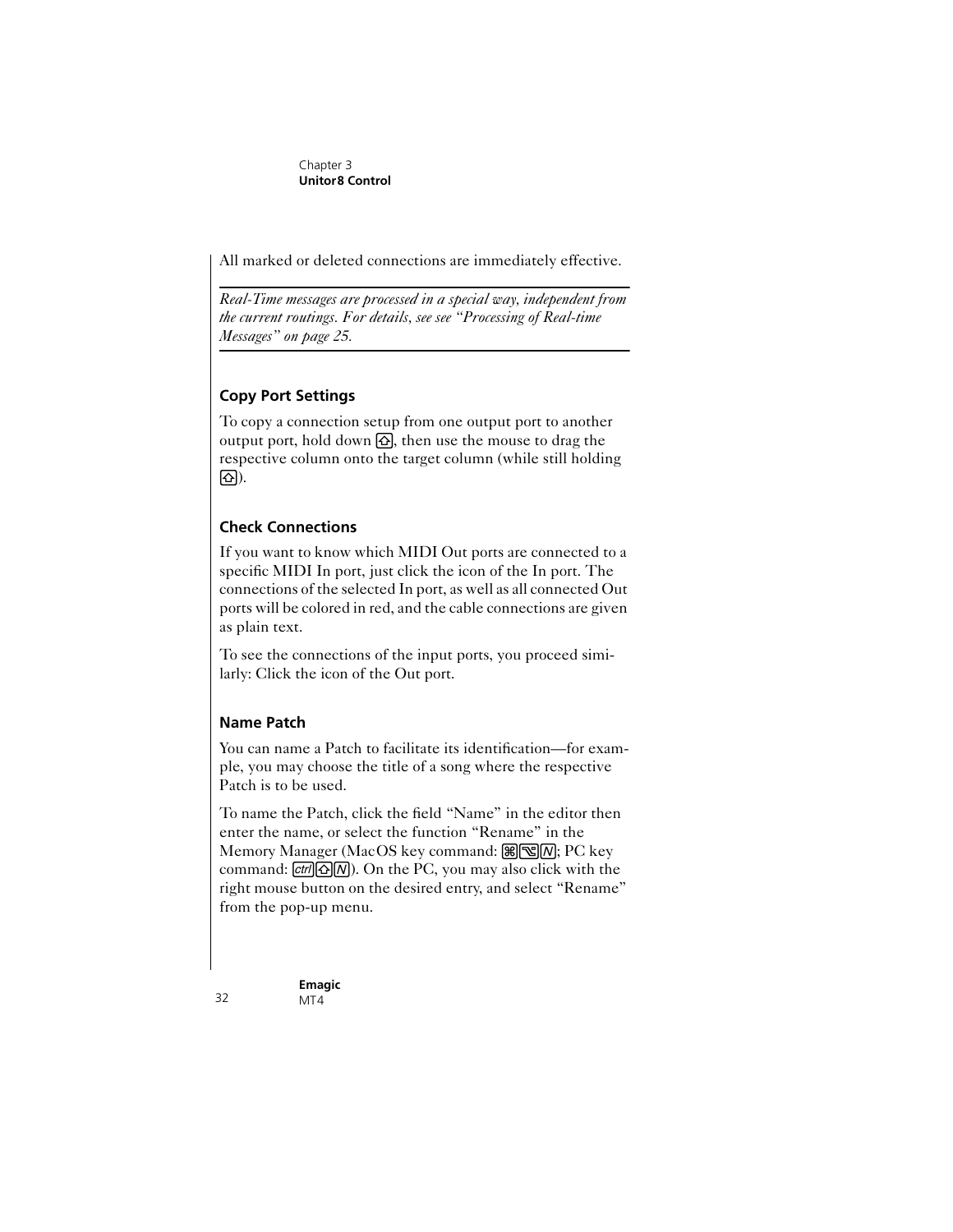#### <span id="page-32-2"></span>**Link Windows**

When you wish to open the editor window to edit another Patch, you can proceed as explained above, i.e., open the Patch with a double-click in the Memory Manager. However, there is more efficient option, referred to as "Linking Windows". This option causes the editor window to automatically display the settings for the currently selected Patch in the Editor window. To enable this option, check "Link Windows" (MacOS key command:  $\mathbb{R}[\mathbb{R}[L])$  in the editor window. Now simply click the Patch you wish to edit, (with mouse click or cursor) and the editor automatically will change to the selected Patch.

<span id="page-32-1"></span>Edit all 32 Patches in this manner (or as many as you need). You can switch between these Patches with MIDI Program Change commands in Patch Mode.

The Port and MIDI channel, on which MT4 receives Program Change commands, are established in the Global Mode Setup (see the [section "Global Mode Setup" on page](#page-33-0)  [34](#page-33-0)).

# <span id="page-32-0"></span>**Reorganize or Copy Patches**

If you want to change the order of the Patches, simply click a Patch in the Memory Manager and drag it to the desired destination location (drag and drop). A dialog window labeled "Swap entry"opens. Click "Store", if you want to exchange the Patches. Prior to the latter step, you have the option of selecting another destination Patch in the flip menu. If you change your mind about the exchange, click "……….". If one Patch should be copied to another, press  $[$ alt $]$  (MacOS:  $[$ <del>N</del> $]$ ) prior to releasing the mouse button. Then the dialog window "Enter Entry" will be opened. In order to proceed, use the steps explained above with the exchange function.

*Naturally, Unitor8 Control offers the Cut/Copy/Paste commands and other standard operating techniques you are used to.*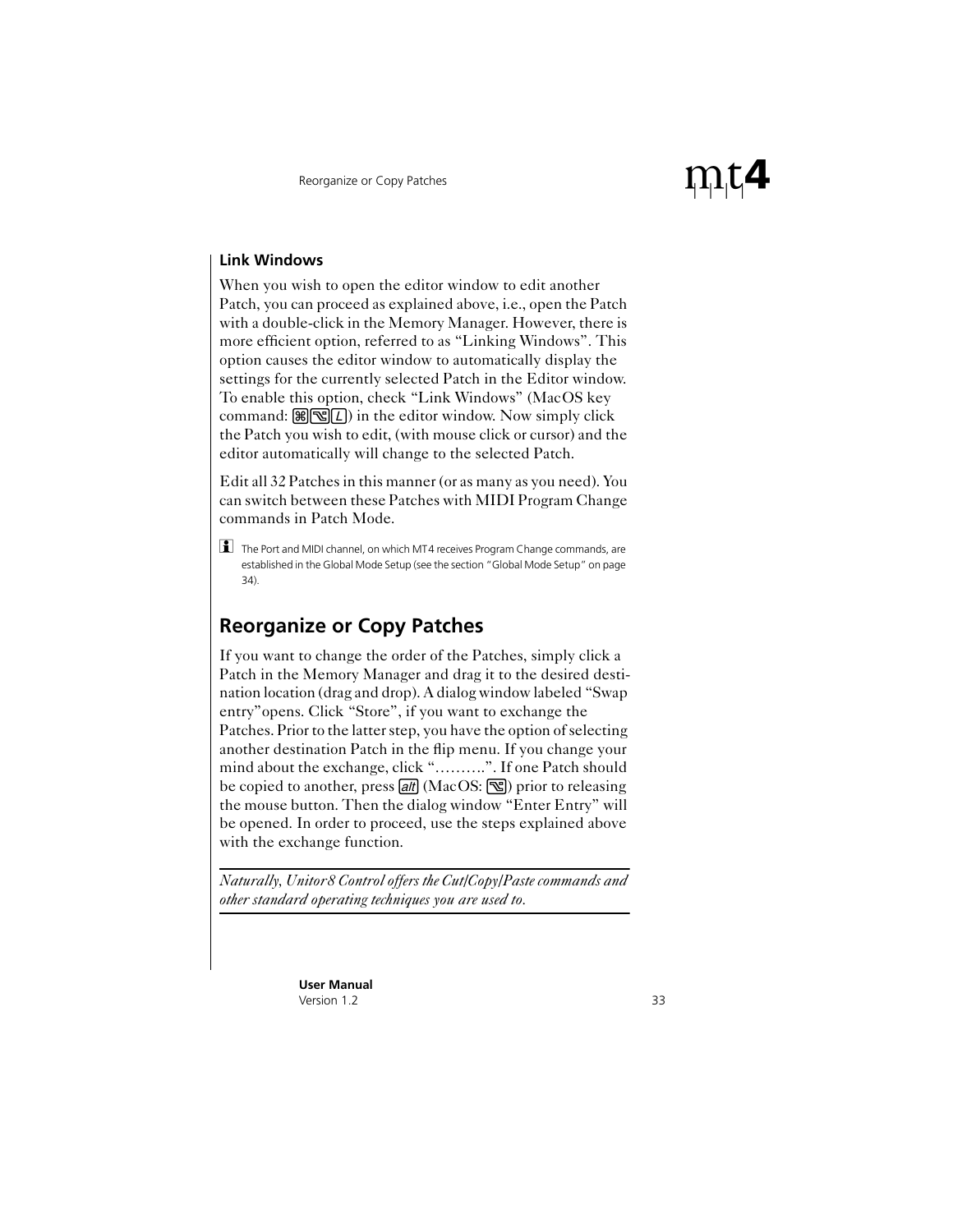# <span id="page-33-4"></span><span id="page-33-3"></span><span id="page-33-2"></span><span id="page-33-0"></span>**3.5 Global Mode Setup**

# <span id="page-33-1"></span>**Patch Select**

Select the MIDI In port and channel on which you would like incoming Program Change messages to cause the MT4 to recall Patches. It is useful to select the port your master keyboard is connected to, or the channel which your master keyboard uses to send change commands. If you don't want to use this feature, deactivate it with the "On" switch.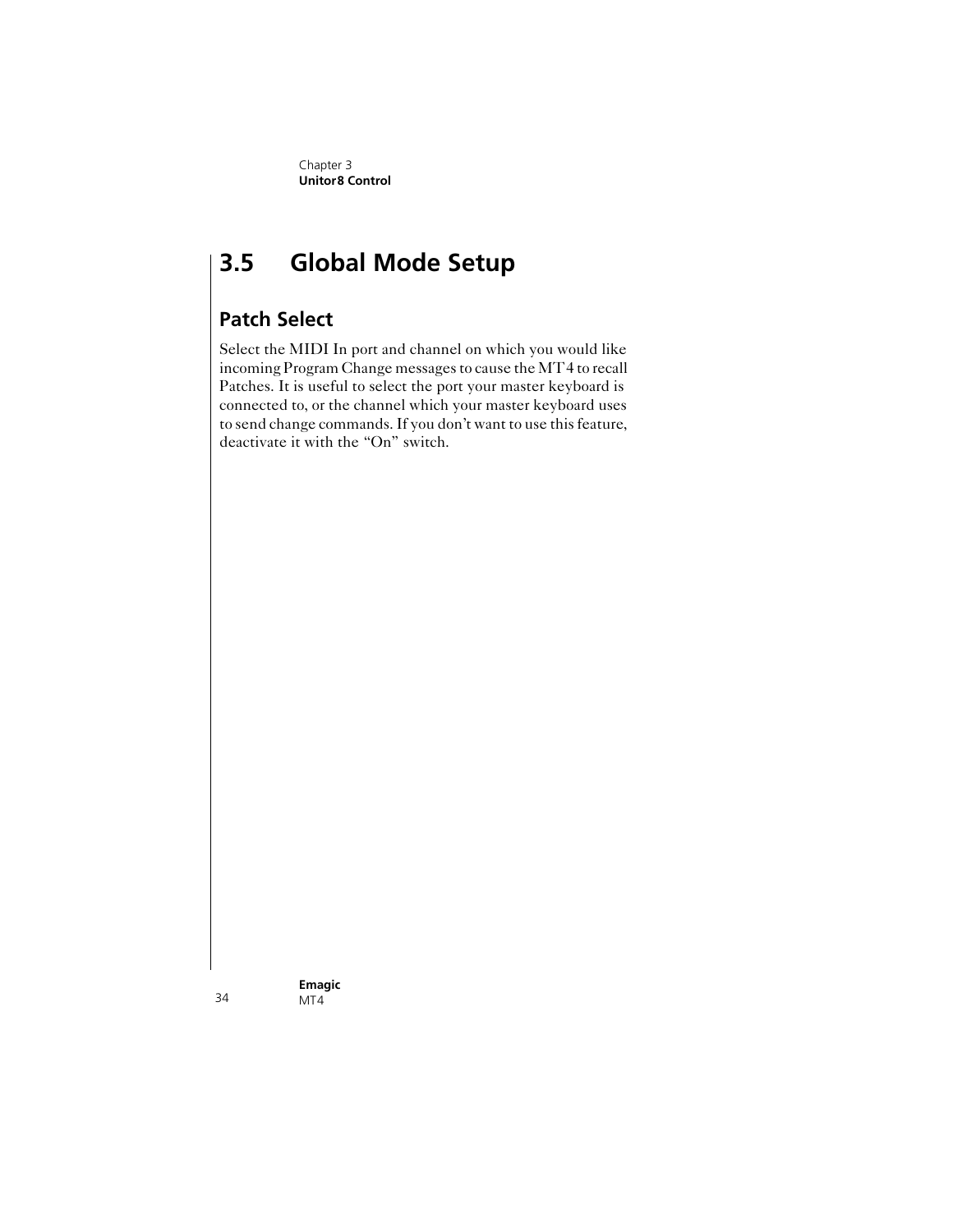# <span id="page-34-0"></span>**Appendix**

# <span id="page-34-1"></span>**A.1 Troubleshooting**

# <span id="page-34-2"></span>**Platform-independent Problems**

- **?** Having switched to Patch Mode, the MT4 always resets to Computer Mode.
- <span id="page-34-4"></span>**!** The computer is running a program which has MIDI Thru activated, or generates MIDI events in another way. Any Channel MIDI message received by the USB connector causes the MT4 to switch to Computer Mode.
- **\*** While the MT4 is running in Patch Mode, no MIDI software should be run on the computer (except Unitor8 Control). If you run SoundDiver with the MT4 Module instead of Unitor8 Control, or use MT4 in AutoLink mode, make sure that MIDI Thru is switched off.

# <span id="page-34-3"></span>**Problems under MacOS**

- **?** The MT4 is not recognized on the USB port.
- **!** The USB Unitor Family Driver doesn't recognize the MT4.
- **\*** Please use the supplied USB Unitor Family Driver, version 1.1 or higher.
- **!** The USB Unitor Family Driver has been copied to the system folder while the MT4 was already connected. In this case, the driver will not be started.
- **\*** Disconnect the USB cable at the MT4 and reconnect the cable. This causes the USB driver to be started.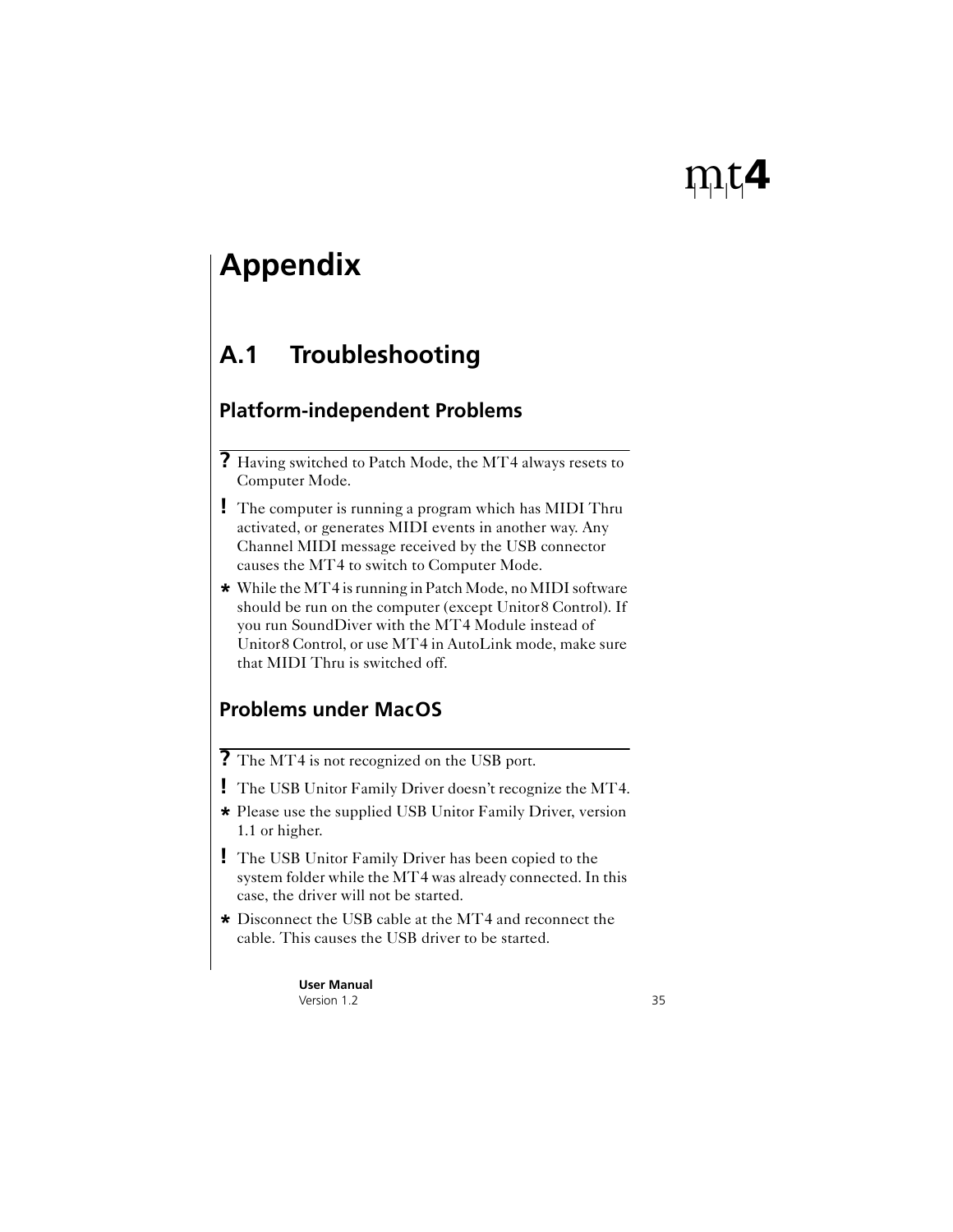- <span id="page-35-4"></span><span id="page-35-3"></span><span id="page-35-1"></span>**!** Your USB PCI card is not supported by Apple.
- **\*** Use a different USB card.
- **!** The software does not support the MT4 connected to USB directly.
- <span id="page-35-2"></span>**\*** If you use Logic Audio: update to version 4.0.1 or higher
- **\*** If you use SoundDiver: update to version 2.0.7 or higher
- **\*** If you use other software: install the OMS driver (see the [section "OMS Driver" on page 13](#page-12-4)), and run the software in OMS mode.
- **!** The OMS Unitor8 Driver doesn't recognize the MT4.
- **\*** Please use the supplied OMS Unitor Family Driver, version 1.2 or higher.
- **\*** Use OMS 2.38. Earlier versions will not work.
- **?** Unitor8 Control does not work with OMS. An error message appears that a port is already in use by another application.
- **!** Unitor8 Control is not configured correctly.
- **\*** Set the option "Use OMS if available" in the preferences to "Always".

# <span id="page-35-0"></span>**A.2 Windows Driver Specifications**

- The driver features multi-client operation: Several MIDI applications can access the MT4 simultaneously. In this case, MIDI commands are merged and dispatched properly.
- MIDI Time Code (MTC, F1 xx), Song Position Pointer (SPP, F2 xx xx), MIDI Clock (F8), Start (FA), Stop (FB) and Continue (FC) are always routed to port "MT4 In 1". All other messages are routed to the port of the respective Input.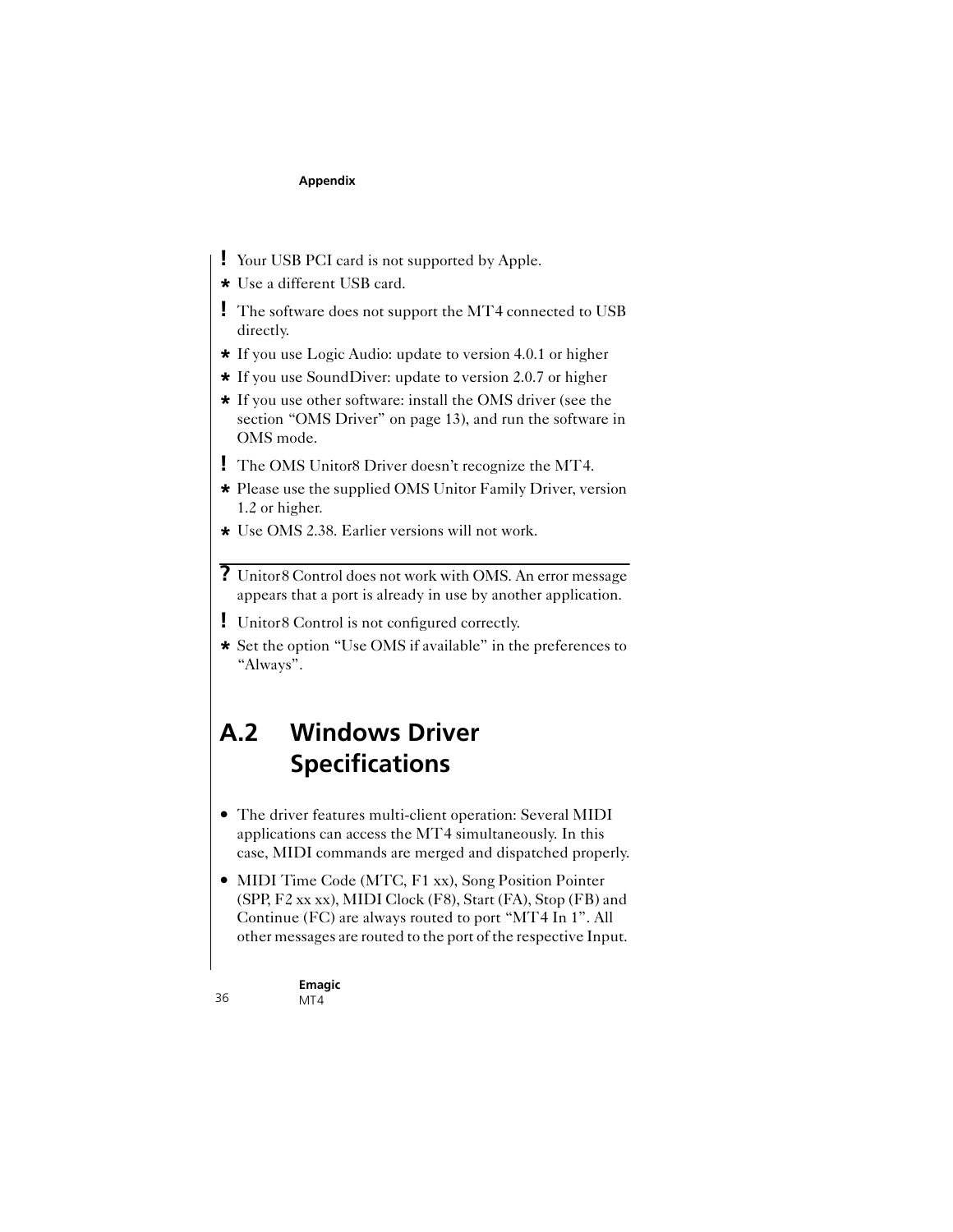- The driver supports Time Stamps (Information about reception time of a MIDI message). This is only relevant for software packages which decode the Time Stamps.
- You will find further information regarding the drive in the info file on the supplied CD.

# <span id="page-36-0"></span>**Information for Windows Developers**

#### **IDs**

Beginning with driver version 1.31, the following IDs are provided:

The manufacturer code (MIDIINCAPS/MIDIOUT-CAPS.wMid) of Emagic is 0xD0 (208 decimal).

MIDIINCAPS/MIDIOUTCAPS.wPid is 0x01 (1 decimal) for the MT4 driver. Exception: for output port 0 (All Ports), MIDI-OUTCAPS.wPid is 0x103 (259 decimal).

### **Registry**

The MT4 driver stores some information in the Registry, subtree HKEY\_LOCAL\_MACHINE\System\CurrentControlSet\ Services\Class\MEDIA\<DevNode>\:

| <b>DetectedInPorts</b> | number of port which detected MT4 last                                |
|------------------------|-----------------------------------------------------------------------|
| DetectedOutPorts       | Number of the actually existing out ports                             |
| <b>DetectedPort</b>    | COM ports where the MT4 has been detected                             |
| <b>NumInPorts</b>      | number of installed In ports for MT4                                  |
| <b>NumOutPorts</b>     | number of installed Out ports for MT4                                 |
| RtMsgToCable0          | if 1, incoming Realtime messages are sent<br>received by input port 1 |
| UnitorVersions         | version numbers of connected MT4 unit found                           |
| <b>UseOmniln</b>       | switch "Allow port messages (F5 xx) on Port 1"                        |
| <b>UseOmniOut</b>      | switch "Enable Port 0 (send to all)"                                  |

 $\rm m$ t4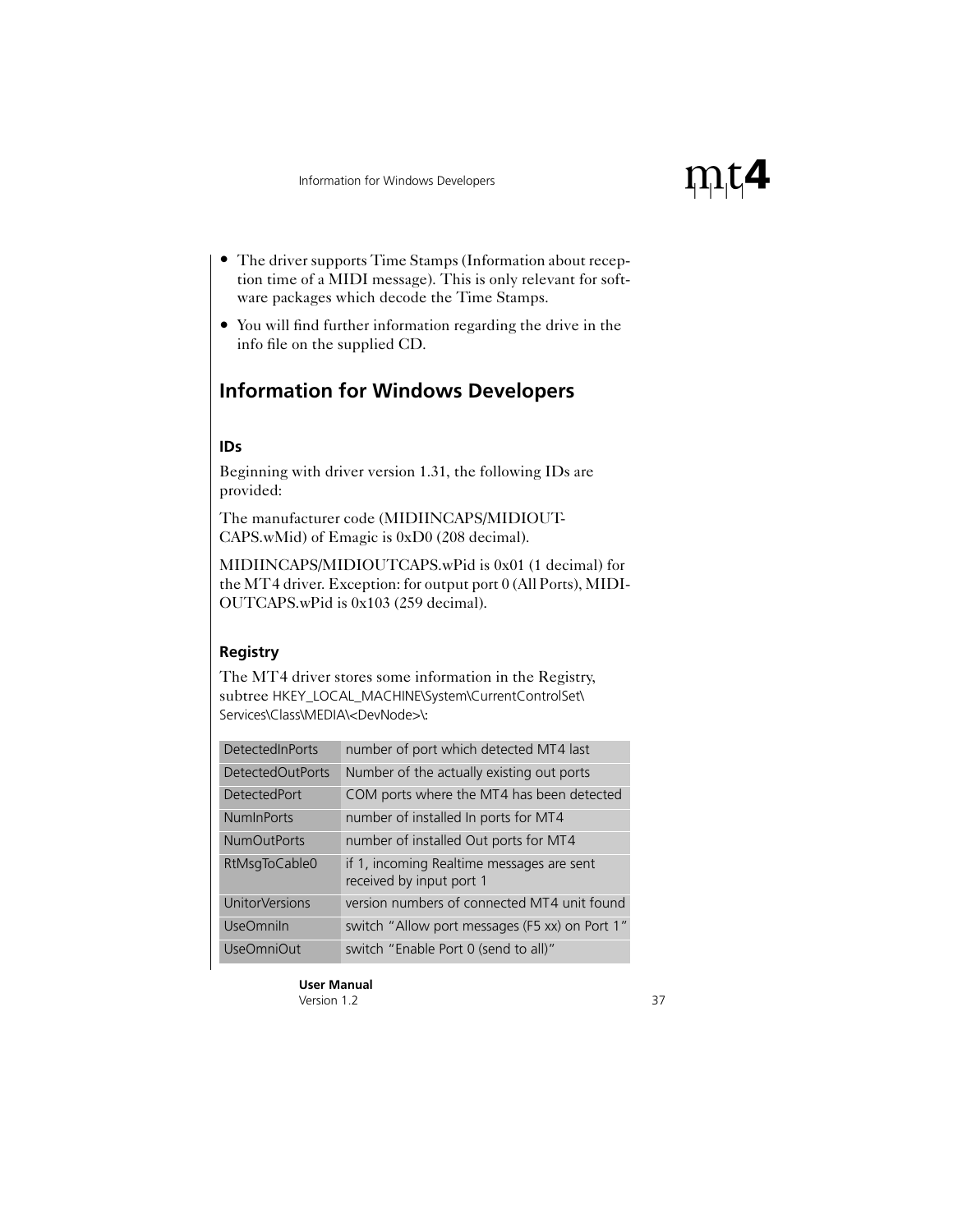<span id="page-37-4"></span><span id="page-37-3"></span><span id="page-37-2"></span><span id="page-37-1"></span>**Appendix**

# <span id="page-37-9"></span><span id="page-37-8"></span><span id="page-37-7"></span><span id="page-37-6"></span><span id="page-37-5"></span><span id="page-37-0"></span>**A.3 Abbreviations**

<span id="page-37-13"></span><span id="page-37-12"></span><span id="page-37-11"></span><span id="page-37-10"></span>

| <b>EEPROM</b> | Electrically Erasable Programmable ROM |
|---------------|----------------------------------------|
| EPROM         | Erasable Programmable ROM              |
| <b>HDR</b>    | Hard Disk Recorder                     |
| I FD          | Light Emitting Diode                   |
| <b>MacOS</b>  | Macintosh Operating System             |
| <b>MIDI</b>   | Musical Instrument Digital Interface   |
| <b>MMF</b>    | Multimedia Extension                   |
| <b>MTC</b>    | MIDI Time Code                         |
| <b>OMS</b>    | Open Music System / Opcode MIDI System |
| PC.           | Personal Computer                      |
| <b>ROM</b>    | Read Only Memory                       |
| SysEx         | System Exclusive                       |
| <b>USB</b>    | Universal Serial Bus                   |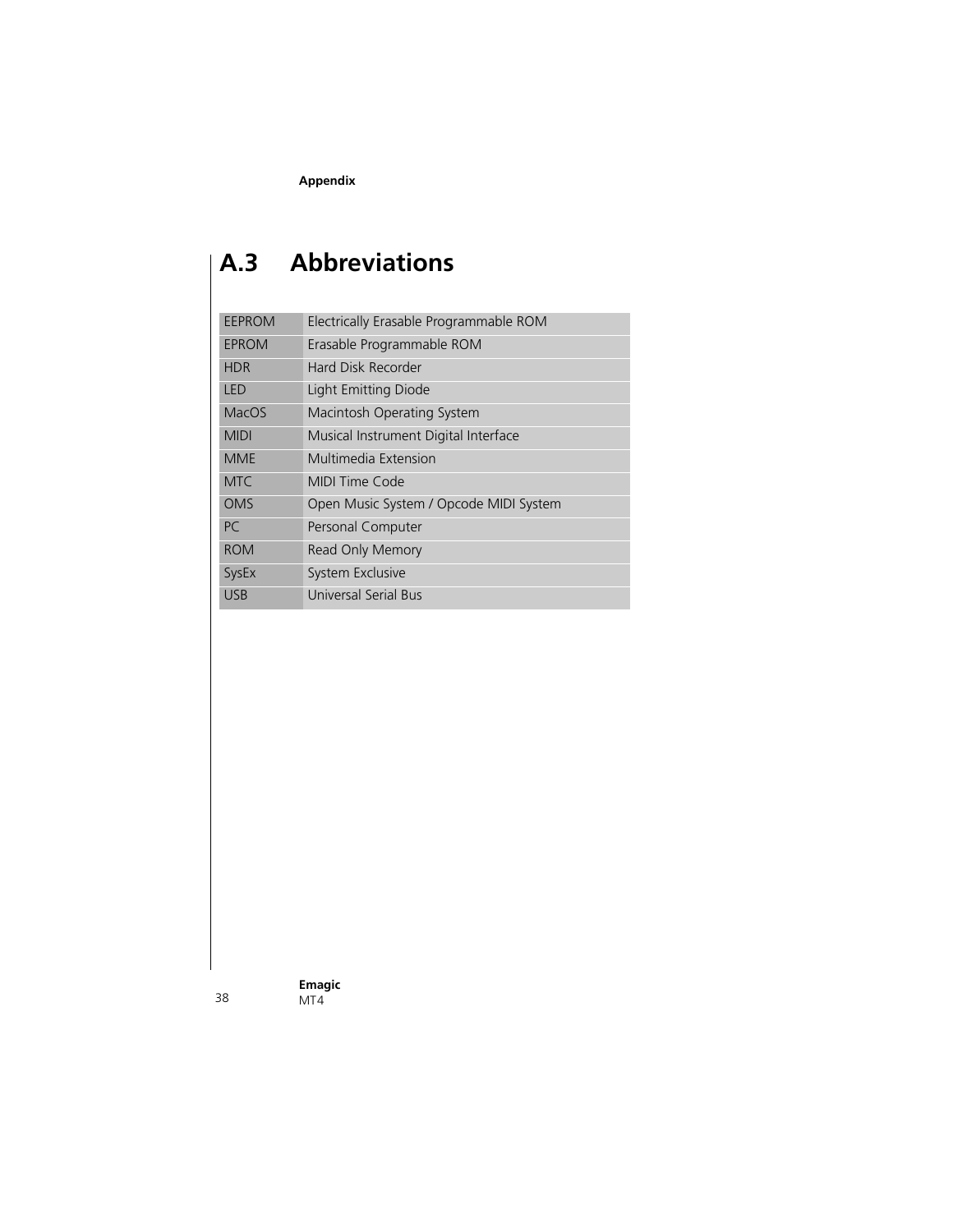#### **Index**

# $\rm m$ t4

# <span id="page-38-0"></span>**B**

| <b>Bi-directional cabling</b> |  | 11 |
|-------------------------------|--|----|
|-------------------------------|--|----|

# **C**

| Clock master         | 25 |
|----------------------|----|
| <b>Computer Mode</b> |    |
| Continue             |    |
| Copy                 |    |
| Patches              | 33 |
| port settings        | 32 |

# **D**

| <b>Driver</b> |    |
|---------------|----|
| Configuration | 19 |
| Update        | 21 |

# **E**

| <b>EEPROM</b> | 9, 38 |
|---------------|-------|
| <b>EPROM</b>  | 38    |

### **F**

**FreeMidi** [8](#page-7-1)

# **G**

| G3                  | 12     |
|---------------------|--------|
| Galaxy              | 25     |
| <b>Global Setup</b> | 29, 34 |

### **H**

| <b>HDR</b>          | 38 |
|---------------------|----|
| <b>Hot Plugging</b> | 8  |

# **L**

| LED                 | 38     |
|---------------------|--------|
| <b>Link Windows</b> | 33     |
| Logic               | 13     |
| Logic Audio         | 20, 36 |
| <b>LTC</b>          | 10     |

# **M**

| MacOS                       | 7, 12, 38 |
|-----------------------------|-----------|
| Matrix                      | 31        |
| <b>Memory Manager</b>       | 29        |
| MIDI                        | 38        |
| <b>MIDI Clock</b>           | 25        |
| <b>MIDI</b> Interface       | 8         |
| MMF                         | 8, 38     |
| MTC                         | 38        |
| <b>Multimedia Extension</b> | q         |

# **O**

| <b>OMS</b>               | 8, 13, 24, 36, 38 |    |
|--------------------------|-------------------|----|
| <b>OMS</b> driver        |                   | 36 |
| On-line help             |                   | 31 |
| <b>Open Music System</b> |                   | 13 |

# **P**

| <b>Panic button</b> | 30   |
|---------------------|------|
| Parameter column    | 30   |
| Patch               | 9.29 |